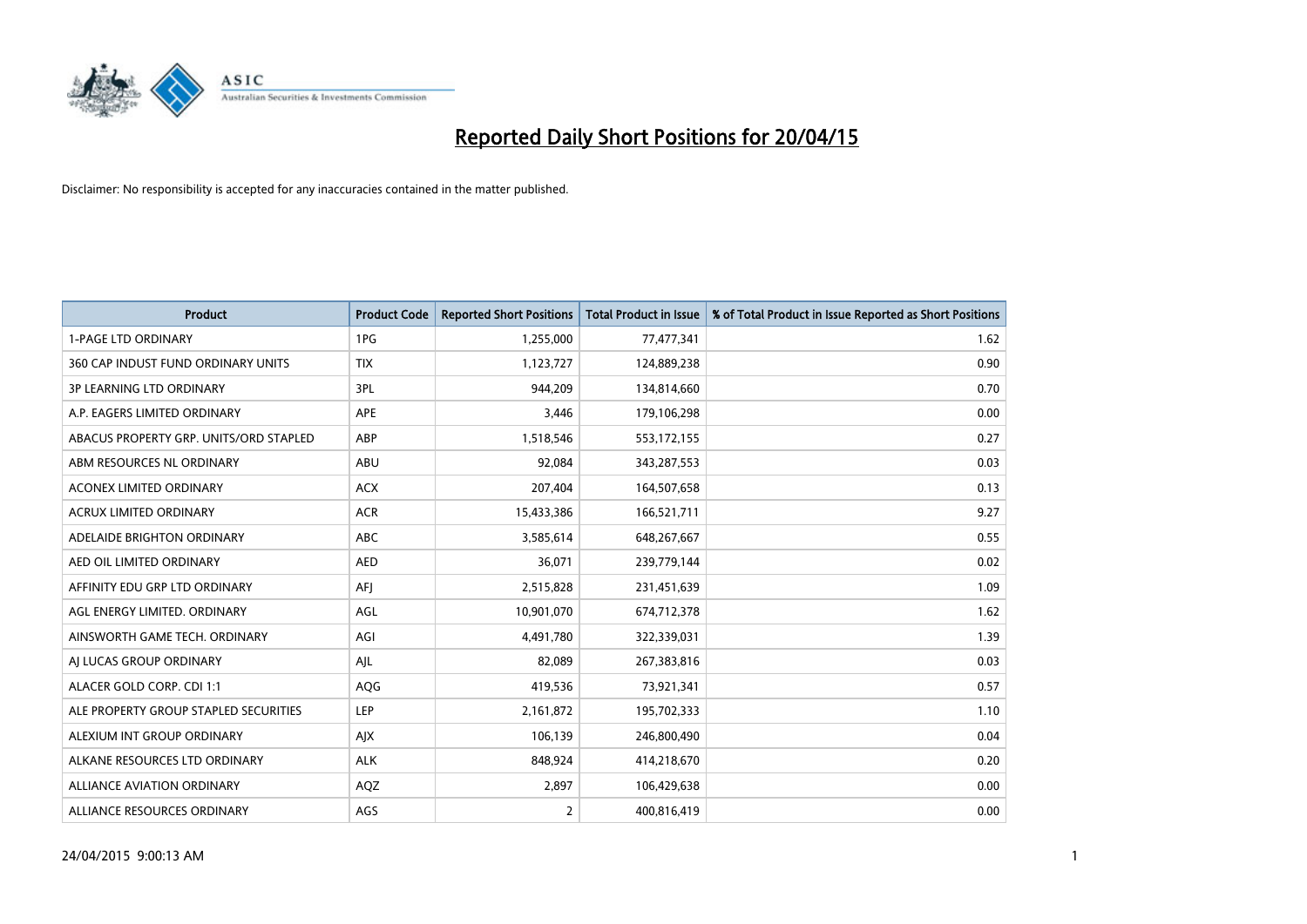

| <b>Product</b>                          | <b>Product Code</b> | <b>Reported Short Positions</b> | <b>Total Product in Issue</b> | % of Total Product in Issue Reported as Short Positions |
|-----------------------------------------|---------------------|---------------------------------|-------------------------------|---------------------------------------------------------|
| ALS LTD ORDINARY                        | <b>ALQ</b>          | 36,746,490                      | 407,246,306                   | 9.02                                                    |
| ALTIUM LIMITED ORDINARY                 | <b>ALU</b>          | 344,187                         | 129,272,762                   | 0.27                                                    |
| ALUMINA LIMITED ORDINARY                | <b>AWC</b>          | 26,505,396                      | 2,806,225,615                 | 0.94                                                    |
| AMALGAMATED HOLDINGS ORDINARY           | <b>AHD</b>          | 4,125                           | 157,983,073                   | 0.00                                                    |
| AMCOM TELECOMM, ORDINARY                | <b>AMM</b>          | 5,433,741                       | 266,399,148                   | 2.04                                                    |
| AMCOR LIMITED ORDINARY                  | <b>AMC</b>          | 4,530,606                       | 1,201,753,101                 | 0.38                                                    |
| AMP CAPITAL CHINA ORDINARY UNITS        | AGF                 | 9,656                           | 383,391,505                   | 0.00                                                    |
| AMP LIMITED ORDINARY                    | AMP                 | 7,201,477                       | 2,957,737,964                 | 0.24                                                    |
| ANSELL LIMITED ORDINARY                 | <b>ANN</b>          | 2,200,644                       | 153,139,924                   | 1.44                                                    |
| ANTARES ENERGY LTD ORDINARY             | <b>AZZ</b>          | 247,565                         | 241,500,000                   | 0.10                                                    |
| ANZ BANKING GRP LTD ORDINARY            | ANZ                 | 20,007,061                      | 2,765,980,222                 | 0.72                                                    |
| APA GROUP STAPLED SECURITIES            | APA                 | 9,022,253                       | 1,114,307,369                 | 0.81                                                    |
| APN NEWS & MEDIA ORDINARY               | <b>APN</b>          | 898,408                         | 1,029,041,356                 | 0.09                                                    |
| APN OUTDOOR GRP ORDINARY                | <b>APO</b>          | 173,259                         | 166,614,509                   | 0.10                                                    |
| AQUARIUS PLATINUM. ORDINARY             | <b>AOP</b>          | 2,707,036                       | 1,502,695,183                 | 0.18                                                    |
| ARB CORPORATION ORDINARY                | ARP                 | 30,367                          | 79,156,214                    | 0.04                                                    |
| ARB CORPORATION. ORDINARY               | ARB                 | 1,231,086                       | 79,156,214                    | 1.56                                                    |
| ARDENT LEISURE GROUP STAPLED SECURITIES | AAD                 | 12,535,217                      | 442,322,106                   | 2.83                                                    |
| ARENA REIT. STAPLED                     | <b>ARF</b>          | 453,695                         | 227,574,183                   | 0.20                                                    |
| ARISTOCRAT LEISURE ORDINARY             | ALL                 | 208,001                         | 633,822,253                   | 0.03                                                    |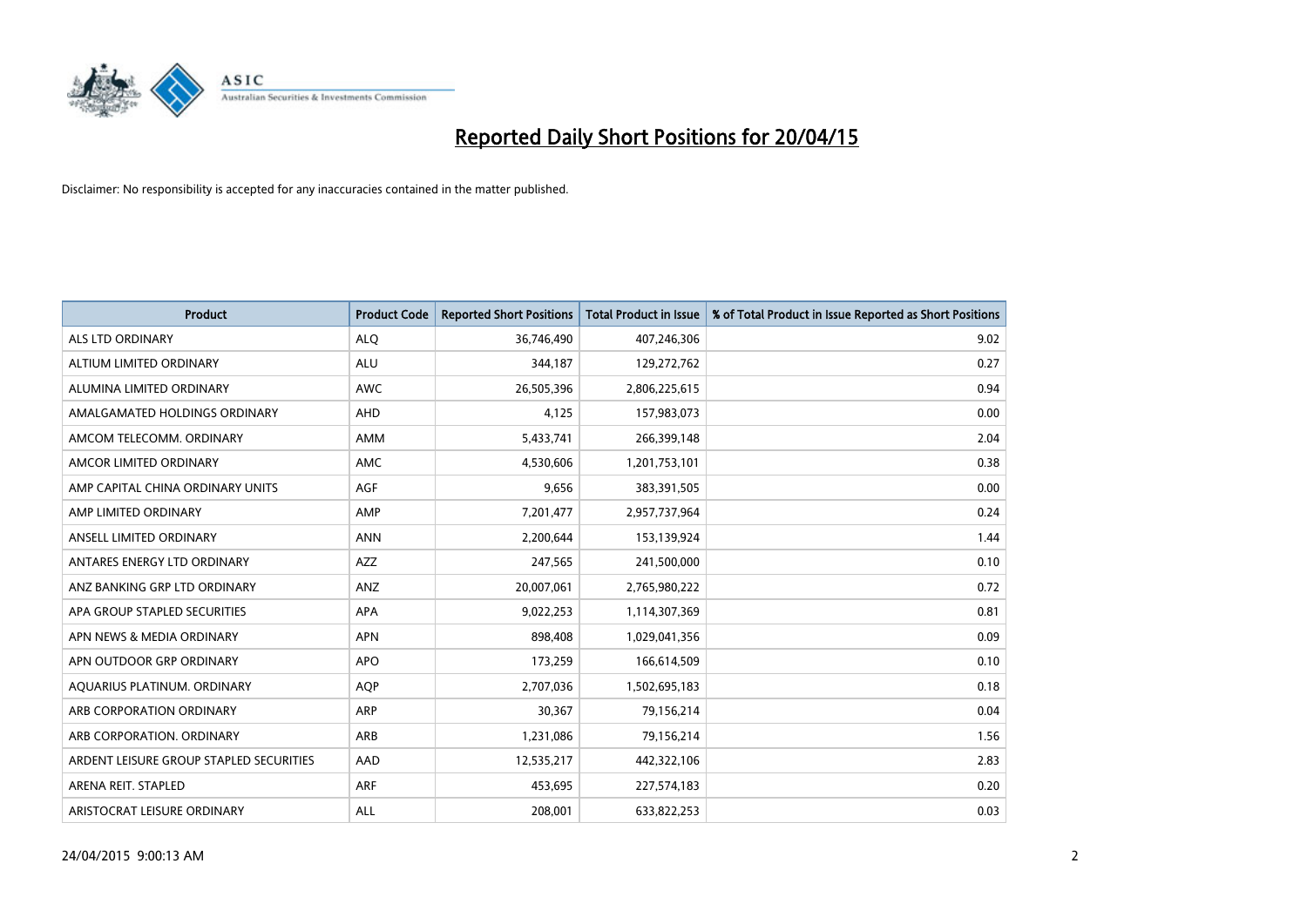

| <b>Product</b>                            | <b>Product Code</b> | <b>Reported Short Positions</b> | <b>Total Product in Issue</b> | % of Total Product in Issue Reported as Short Positions |
|-------------------------------------------|---------------------|---------------------------------|-------------------------------|---------------------------------------------------------|
| ARRIUM LTD ORDINARY                       | ARI                 | 229,442,041                     | 2,937,293,755                 | 7.81                                                    |
| ASALEO CARE LIMITED ORDINARY              | AHY                 | 5,281,881                       | 603,469,434                   | 0.88                                                    |
| ASCIANO LIMITED ORDINARY                  | <b>AIO</b>          | 5,447,475                       | 975,385,664                   | 0.56                                                    |
| ASHLEY SERVICES GRP ORDINARY              | <b>ASH</b>          | 498,972                         | 150,000,000                   | 0.33                                                    |
| ASPEN GROUP ORD/UNITS STAPLED             | APZ                 | 14,993                          | 113,183,450                   | 0.01                                                    |
| ASPIRE MINING LTD ORDINARY                | <b>AKM</b>          | 800,001                         | 703,463,306                   | 0.11                                                    |
| ASTRO JAP PROP GROUP STAPLED US PROHIBIT. | AJA                 | 88,229                          | 65,831,017                    | 0.13                                                    |
| ASX LIMITED ORDINARY                      | ASX                 | 3,498,469                       | 193,595,162                   | 1.81                                                    |
| ATLAS IRON LIMITED ORDINARY               | <b>AGO</b>          | 94,699,083                      | 919,475,619                   | 10.30                                                   |
| AUCKLAND INTERNATION ORDINARY             | <b>AIA</b>          | 236,564                         | 1,190,484,097                 | 0.02                                                    |
| AURELIA METALS LTD ORDINARY               | AMI                 | 1,000                           | 387,295,188                   | 0.00                                                    |
| AURIZON HOLDINGS LTD ORDINARY             | AZJ                 | 4,183,228                       | 2,123,934,162                 | 0.20                                                    |
| AUSDRILL LIMITED ORDINARY                 | ASL                 | 17,328,287                      | 312,277,224                   | 5.55                                                    |
| AUSENCO LIMITED ORDINARY                  | AAX                 | 353,030                         | 168,449,799                   | 0.21                                                    |
| AUSNET SERVICES STAPLED SECURITIES        | AST                 | 38,781,239                      | 3,466,913,009                 | 1.12                                                    |
| AUST CAREERS NETWORK ORDINARY             | <b>ACO</b>          | 500,000                         | 83,748,775                    | 0.60                                                    |
| AUST INDUSTRIAL REIT UNIT                 | ANI                 | 41,020                          | 96,288,031                    | 0.04                                                    |
| AUST VINTAGE LTD ORDINARY                 | <b>AVG</b>          | 100,001                         | 232,141,382                   | 0.04                                                    |
| <b>AUSTAL LIMITED ORDINARY</b>            | ASB                 | 51,502                          | 346,923,451                   | 0.01                                                    |
| AUSTBROKERS HOLDINGS ORDINARY             | <b>AUB</b>          | 98,259                          | 61,740,597                    | 0.16                                                    |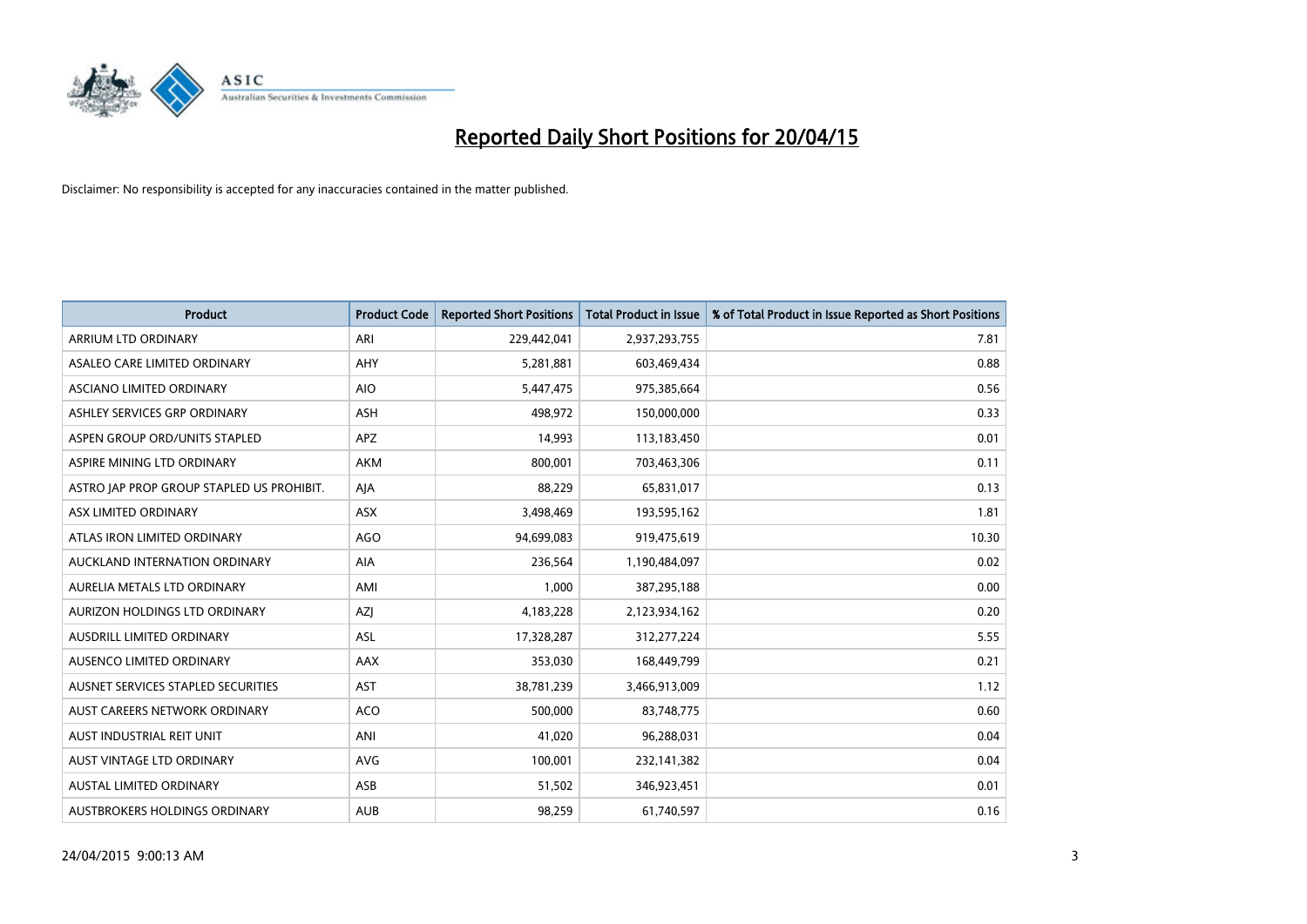

| <b>Product</b>                            | <b>Product Code</b> | <b>Reported Short Positions</b> | <b>Total Product in Issue</b> | % of Total Product in Issue Reported as Short Positions |
|-------------------------------------------|---------------------|---------------------------------|-------------------------------|---------------------------------------------------------|
| AUSTEX OIL LIMITED ORDINARY               | <b>AOK</b>          | 62,000                          | 558,571,402                   | 0.01                                                    |
| AUSTIN ENGINEERING ORDINARY               | ANG                 | 337,766                         | 84,274,004                    | 0.40                                                    |
| <b>AUSTIN EXPLORATION ORDINARY</b>        | <b>AKK</b>          | 2,431,884                       | 332,607,790                   | 0.73                                                    |
| AUSTRALIAN AGRICULT. ORDINARY             | AAC                 | 8,294,223                       | 532,824,721                   | 1.56                                                    |
| AUSTRALIAN PHARM, ORDINARY                | API                 | 3,229,342                       | 488,115,883                   | 0.66                                                    |
| AUTOMOTIVE HOLDINGS ORDINARY              | AHE                 | 1,505,029                       | 306,437,941                   | 0.49                                                    |
| AVANCO RESOURCES LTD ORDINARY             | AVB                 |                                 | 1,661,675,855                 | 0.00                                                    |
| AVEO GROUP STAPLED SECURITIES             | AOG                 | 449,507                         | 499,484,314                   | 0.09                                                    |
| AWE LIMITED ORDINARY                      | <b>AWE</b>          | 34,073,940                      | 525,861,050                   | 6.48                                                    |
| AXIOM MINING LIMITED CHESS DEPOSITARY INT | <b>AVQ</b>          | 3,033                           | 240,356,398                   | 0.00                                                    |
| AZONTO PET LTD ORDINARY                   | APY                 |                                 | 1,159,375,100                 | 0.00                                                    |
| AZUMAH RESOURCES ORDINARY                 | AZM                 | $\mathbf{1}$                    | 393,850,639                   | 0.00                                                    |
| <b>BANDANNA ENERGY ORDINARY</b>           | <b>BND</b>          | 17,540,654                      | 528,481,199                   | 3.32                                                    |
| BANK OF QUEENSLAND. ORDINARY              | <b>BOO</b>          | 12,447,204                      | 366,982,047                   | 3.39                                                    |
| <b>BASE RES LIMITED ORDINARY</b>          | <b>BSE</b>          | 332,868                         | 563,902,771                   | 0.06                                                    |
| BATHURST RES LTD. ORDINARY                | <b>BRL</b>          | 207,998                         | 947,828,434                   | 0.02                                                    |
| BC IRON LIMITED ORDINARY                  | <b>BCI</b>          | 10,360,621                      | 196,196,992                   | 5.28                                                    |
| BEACH ENERGY LIMITED ORDINARY             | <b>BPT</b>          | 46,104,177                      | 1,300,149,513                 | 3.55                                                    |
| <b>BEACON LIGHTING GRP ORDINARY</b>       | <b>BLX</b>          | 714                             | 215,075,927                   | 0.00                                                    |
| BEADELL RESOURCE LTD ORDINARY             | <b>BDR</b>          | 29,488,587                      | 798,657,280                   | 3.69                                                    |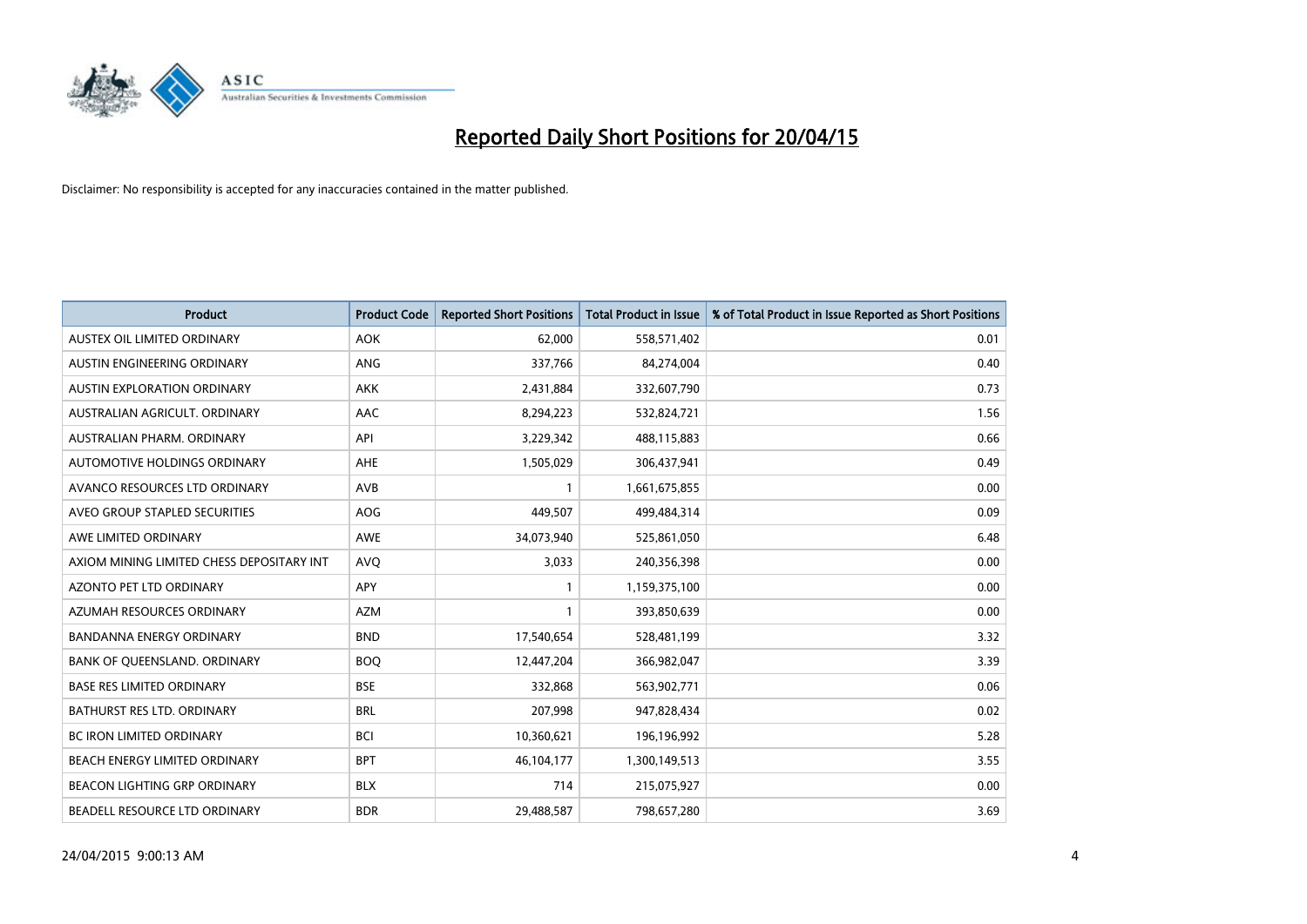

| <b>Product</b>                       | <b>Product Code</b> | <b>Reported Short Positions</b> | <b>Total Product in Issue</b> | % of Total Product in Issue Reported as Short Positions |
|--------------------------------------|---------------------|---------------------------------|-------------------------------|---------------------------------------------------------|
| <b>BEGA CHEESE LTD ORDINARY</b>      | <b>BGA</b>          | 3,576,680                       | 152,602,945                   | 2.34                                                    |
| BENDIGO AND ADELAIDE ORDINARY        | <b>BEN</b>          | 15,845,214                      | 452,970,280                   | 3.50                                                    |
| BERKELEY RESOURCES ORDINARY          | <b>BKY</b>          | 77,000                          | 180,361,323                   | 0.04                                                    |
| <b>BHP BILLITON LIMITED ORDINARY</b> | <b>BHP</b>          | 9,525,159                       | 3,211,691,105                 | 0.30                                                    |
| <b>BILLABONG ORDINARY</b>            | <b>BBG</b>          | 9,409,077                       | 990,370,034                   | 0.95                                                    |
| <b>BIONOMICS LIMITED ORDINARY</b>    | <b>BNO</b>          | 23,497                          | 418,005,437                   | 0.01                                                    |
| <b>BLACKMORES LIMITED ORDINARY</b>   | <b>BKL</b>          | 11,798                          | 17,224,284                    | 0.07                                                    |
| <b>BLUE ENERGY LIMITED ORDINARY</b>  | <b>BUL</b>          | 50,000                          | 1,140,993,237                 | 0.00                                                    |
| <b>BLUESCOPE STEEL LTD ORDINARY</b>  | <b>BSL</b>          | 6,059,327                       | 565,225,282                   | 1.07                                                    |
| <b>BOART LONGYEAR ORDINARY</b>       | <b>BLY</b>          | 8,323,733                       | 930,864,944                   | 0.89                                                    |
| BORA BORA RESOURCES ORDINARY         | <b>BBR</b>          | 247,808                         | 35,970,000                    | 0.69                                                    |
| <b>BORAL LIMITED, ORDINARY</b>       | <b>BLD</b>          | 11,510,295                      | 782,736,249                   | 1.47                                                    |
| <b>BRADKEN LIMITED ORDINARY</b>      | <b>BKN</b>          | 4,039,839                       | 171,027,249                   | 2.36                                                    |
| <b>BRAMBLES LIMITED ORDINARY</b>     | <b>BXB</b>          | 15,502,853                      | 1,566,893,724                 | 0.99                                                    |
| BREVILLE GROUP LTD ORDINARY          | <b>BRG</b>          | 4,016,592                       | 130,095,322                   | 3.09                                                    |
| BRICKWORKS LIMITED ORDINARY          | <b>BKW</b>          | 32,528                          | 148,403,478                   | 0.02                                                    |
| BT INVESTMENT MNGMNT ORDINARY        | <b>BTT</b>          | 224,720                         | 292,408,424                   | 0.08                                                    |
| <b>BURSON GROUP LTD ORDINARY</b>     | <b>BAP</b>          | 62,894                          | 163,585,666                   | 0.04                                                    |
| <b>BURU ENERGY ORDINARY</b>          | <b>BRU</b>          | 12,219,872                      | 339,997,078                   | 3.59                                                    |
| <b>BWP TRUST ORDINARY UNITS</b>      | <b>BWP</b>          | 19,562,648                      | 642,383,803                   | 3.05                                                    |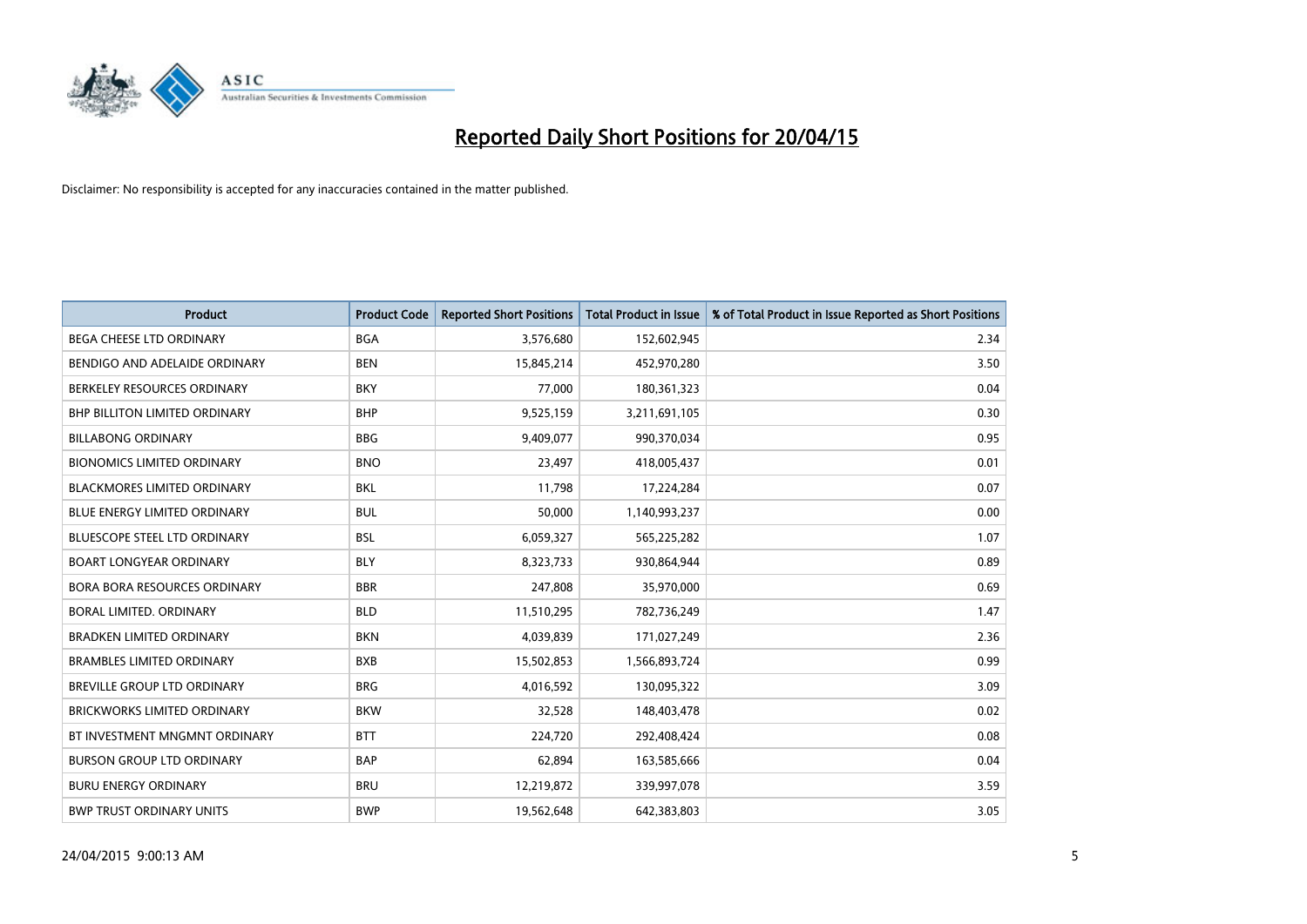

| <b>Product</b>                          | <b>Product Code</b> | <b>Reported Short Positions</b> | <b>Total Product in Issue</b> | % of Total Product in Issue Reported as Short Positions |
|-----------------------------------------|---------------------|---------------------------------|-------------------------------|---------------------------------------------------------|
| <b>CABCHARGE AUSTRALIA ORDINARY</b>     | CAB                 | 9,177,581                       | 120,430,683                   | 7.62                                                    |
| <b>CADENCE CAPITAL ORDINARY</b>         | <b>CDM</b>          | 170,000                         | 224,308,211                   | 0.08                                                    |
| CALTEX AUSTRALIA ORDINARY               | <b>CTX</b>          | 19,772                          | 270,000,000                   | 0.01                                                    |
| CAPE LAMBERT RES LTD ORDINARY           | <b>CFE</b>          | 280,137                         | 626,686,586                   | 0.04                                                    |
| <b>CAPITOL HEALTH ORDINARY</b>          | CAI                 | 1,198,825                       | 522,280,212                   | 0.23                                                    |
| CARDNO LIMITED ORDINARY                 | CDD                 | 17,190,631                      | 165,565,094                   | 10.38                                                   |
| <b>CARINDALE PROPERTY UNIT</b>          | <b>CDP</b>          | 8,824                           | 70,000,000                    | 0.01                                                    |
| CARNARVON PETROLEUM ORDINARY            | <b>CVN</b>          | 2,147,257                       | 989,772,992                   | 0.22                                                    |
| <b>CARNEGIE WAVE ENERGY ORDINARY</b>    | <b>CWE</b>          | 62,500                          | 1,755,818,210                 | 0.00                                                    |
| CARSALES.COM LTD. ORDINARY              | CAR                 | 7,113,100                       | 239,577,816                   | 2.97                                                    |
| <b>CASH CONVERTERS ORDINARY</b>         | CCV                 | 6,357,699                       | 481,248,259                   | 1.32                                                    |
| CEDAR WOODS PROP. ORDINARY              | <b>CWP</b>          | 309,534                         | 78,336,371                    | 0.40                                                    |
| CENTRAL PETROLEUM ORDINARY              | <b>CTP</b>          | 11,000                          | 368,718,957                   | 0.00                                                    |
| CENTURIA METRO REIT STAPLED             | <b>CMA</b>          | 698,404                         | 71,500,158                    | 0.98                                                    |
| <b>CHALLENGER LIMITED ORDINARY</b>      | <b>CGF</b>          | 528,994                         | 569,725,821                   | 0.09                                                    |
| CHARTER HALL GROUP STAPLED US PROHIBIT. | <b>CHC</b>          | 3,507,403                       | 359,342,032                   | 0.98                                                    |
| <b>CHARTER HALL RETAIL UNITS</b>        | <b>CQR</b>          | 9,230,210                       | 375,554,374                   | 2.46                                                    |
| <b>CHORUS LIMITED ORDINARY</b>          | <b>CNU</b>          | 145,940                         | 396,369,767                   | 0.04                                                    |
| CLEARVIEW WEALTH LTD ORDINARY           | <b>CVW</b>          | 8,935                           | 582,982,182                   | 0.00                                                    |
| CLINUVEL PHARMACEUT. ORDINARY           | <b>CUV</b>          | 10,201                          | 44,554,787                    | 0.02                                                    |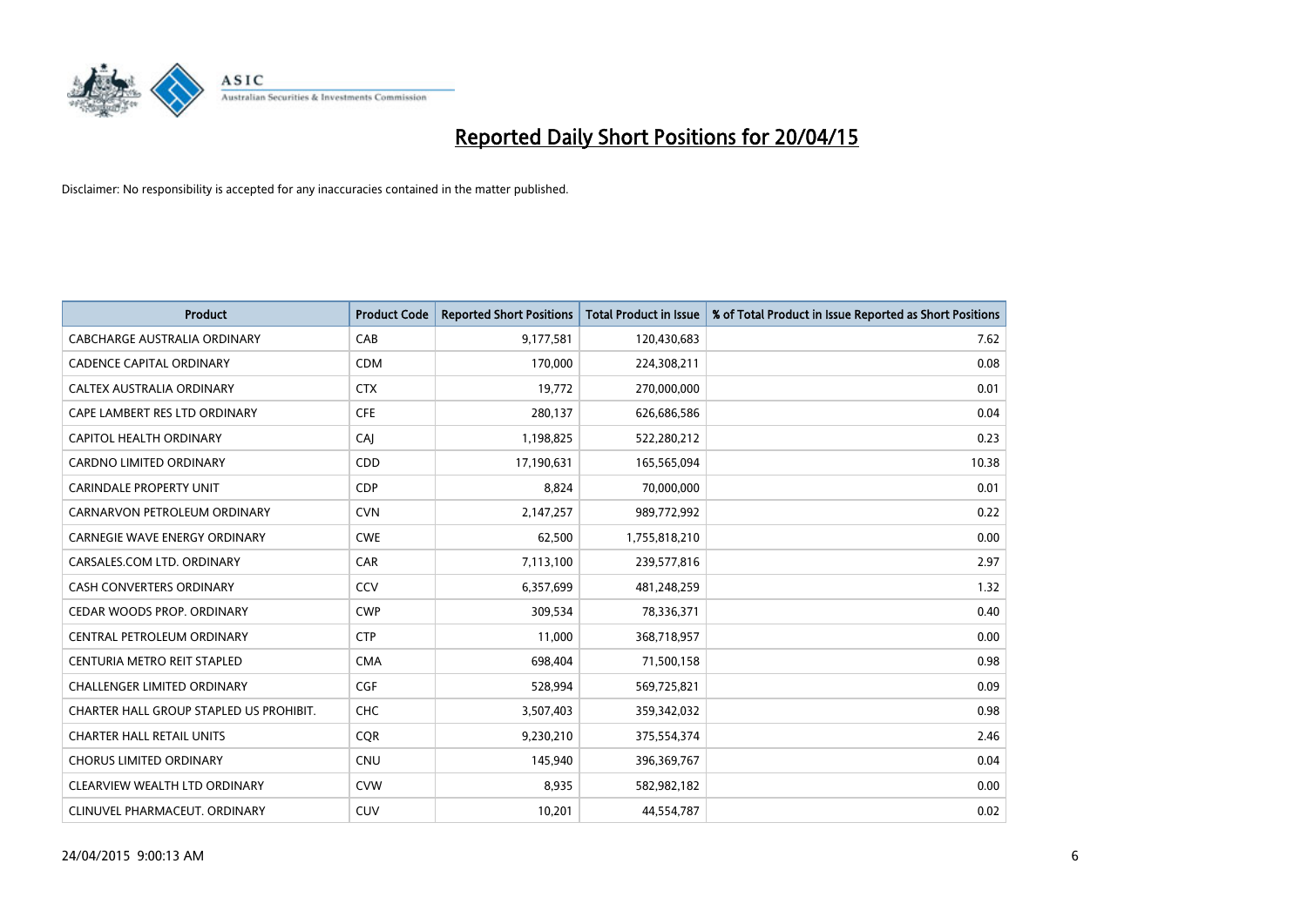

| <b>Product</b>                          | <b>Product Code</b> | <b>Reported Short Positions</b> | <b>Total Product in Issue</b> | % of Total Product in Issue Reported as Short Positions |
|-----------------------------------------|---------------------|---------------------------------|-------------------------------|---------------------------------------------------------|
| COAL OF AFRICA LTD ORDINARY             | <b>CZA</b>          | 426                             | 1,599,568,613                 | 0.00                                                    |
| COALSPUR MINES LTD ORDINARY             | <b>CPL</b>          | 8,480                           | 641,544,455                   | 0.00                                                    |
| COCA-COLA AMATIL ORDINARY               | <b>CCL</b>          | 14,997,539                      | 763,590,249                   | 1.96                                                    |
| COCHLEAR LIMITED ORDINARY               | <b>COH</b>          | 2,646,846                       | 57,081,775                    | 4.64                                                    |
| <b>COCKATOO COAL ORDINARY</b>           | <b>COK</b>          | 167,987                         | 67,034,894,842                | 0.00                                                    |
| <b>CODAN LIMITED ORDINARY</b>           | <b>CDA</b>          | 2,461                           | 177,063,244                   | 0.00                                                    |
| COFFEY INTERNATIONAL ORDINARY           | <b>COF</b>          | 6,075                           | 255,833,165                   | 0.00                                                    |
| <b>COLLECTION HOUSE ORDINARY</b>        | <b>CLH</b>          | 1,408,567                       | 131,199,651                   | 1.07                                                    |
| <b>COLLINS FOODS LTD ORDINARY</b>       | <b>CKF</b>          | 3,915                           | 93,000,003                    | 0.00                                                    |
| COMMONWEALTH BANK, ORDINARY             | <b>CBA</b>          | 10,208,600                      | 1,627,592,713                 | 0.63                                                    |
| <b>COMPASS RESOURCES ORDINARY</b>       | <b>CMR</b>          | 7,472                           | 1,403,744,100                 | 0.00                                                    |
| <b>COMPUTERSHARE LTD ORDINARY</b>       | <b>CPU</b>          | 4,802,597                       | 556,203,079                   | 0.86                                                    |
| <b>COOPER ENERGY LTD ORDINARY</b>       | <b>COE</b>          | 19,000                          | 331,905,323                   | 0.01                                                    |
| <b>CORP TRAVEL LIMITED ORDINARY</b>     | <b>CTD</b>          | 1,767,400                       | 96,993,355                    | 1.82                                                    |
| <b>COVATA LTD ORDINARY</b>              | <b>CVT</b>          | 28,182                          | 381,692,608                   | 0.01                                                    |
| <b>COVENTRY GROUP ORDINARY</b>          | <b>CYG</b>          | 100,000                         | 37,836,479                    | 0.26                                                    |
| COVER-MORE GRP LTD ORDINARY             | <b>CVO</b>          | 11,844,798                      | 317,750,000                   | 3.73                                                    |
| <b>CREDIT CORP GROUP ORDINARY</b>       | <b>CCP</b>          | 188,016                         | 46,296,407                    | 0.41                                                    |
| <b>CROMWELL PROP STAPLED SECURITIES</b> | <b>CMW</b>          | 46,742,051                      | 1,737,728,114                 | 2.69                                                    |
| CROWN RESORTS LTD ORDINARY              | <b>CWN</b>          | 13,858,697                      | 728,394,185                   | 1.90                                                    |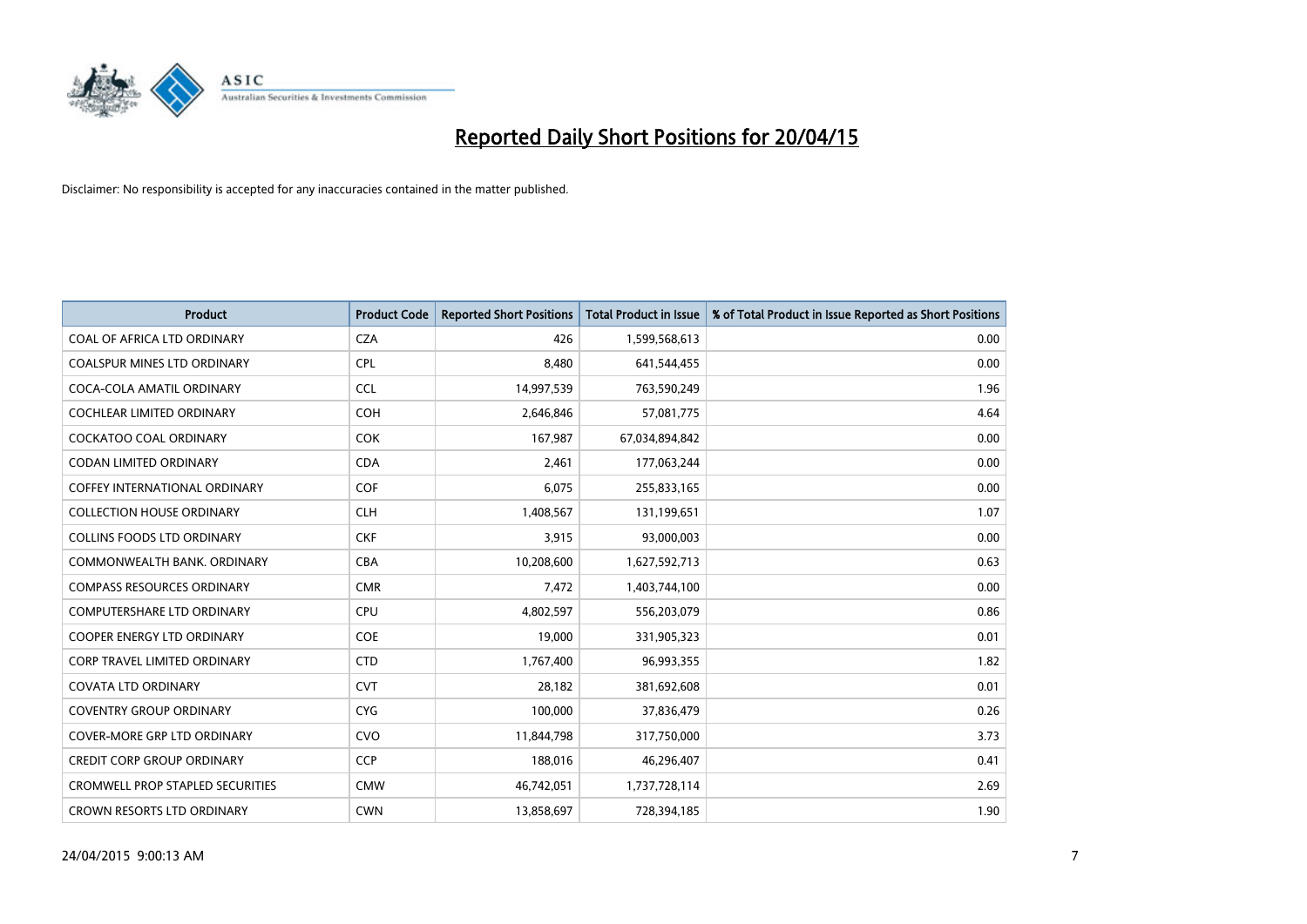

| <b>Product</b>                       | <b>Product Code</b> | <b>Reported Short Positions</b> | <b>Total Product in Issue</b> | % of Total Product in Issue Reported as Short Positions |
|--------------------------------------|---------------------|---------------------------------|-------------------------------|---------------------------------------------------------|
| <b>CSG LIMITED ORDINARY</b>          | CSV                 | 896,579                         | 284,148,839                   | 0.32                                                    |
| <b>CSL LIMITED ORDINARY</b>          | <b>CSL</b>          | 1,074,327                       | 468,957,830                   | 0.23                                                    |
| <b>CSR LIMITED ORDINARY</b>          | <b>CSR</b>          | 6,846,522                       | 506,000,315                   | 1.35                                                    |
| <b>CUDECO LIMITED ORDINARY</b>       | CDU                 | 8,469,311                       | 272,322,167                   | 3.11                                                    |
| <b>DECMIL GROUP LIMITED ORDINARY</b> | <b>DCG</b>          | 756,438                         | 168,607,794                   | 0.45                                                    |
| DEEP YELLOW LIMITED ORDINARY         | <b>DYL</b>          | 1,002                           | 1,906,513,081                 | 0.00                                                    |
| DEVINE LIMITED ORDINARY              | <b>DVN</b>          | 2,000                           | 158,730,556                   | 0.00                                                    |
| DEXUS PROPERTY GROUP STAPLED UNITS   | <b>DXS</b>          | 3,324,561                       | 905,531,797                   | 0.37                                                    |
| DICK SMITH HLDGS ORDINARY            | <b>DSH</b>          | 18,418,128                      | 236,511,364                   | 7.79                                                    |
| DISCOVERY METALS LTD ORDINARY        | <b>DML</b>          | 365,417                         | 644,039,581                   | 0.06                                                    |
| DOMINO PIZZA ENTERPR ORDINARY        | <b>DMP</b>          | 1,144,826                       | 86,560,773                    | 1.32                                                    |
| DONACO INTERNATIONAL ORDINARY        | <b>DNA</b>          | 16,359,149                      | 683,444,791                   | 2.39                                                    |
| DOWNER EDI LIMITED ORDINARY          | <b>DOW</b>          | 19,028,817                      | 435,399,975                   | 4.37                                                    |
| DRILLSEARCH ENERGY ORDINARY          | <b>DLS</b>          | 28,737,449                      | 461,101,450                   | 6.23                                                    |
| DUET GROUP STAPLED US PROHIBIT.      | <b>DUE</b>          | 26,249,751                      | 1,493,678,915                 | 1.76                                                    |
| DULUXGROUP LIMITED ORDINARY          | <b>DLX</b>          | 1,197,965                       | 388,543,268                   | 0.31                                                    |
| ECHO ENTERTAINMENT ORDINARY          | <b>EGP</b>          | 4,206,499                       | 825,672,730                   | 0.51                                                    |
| <b>ELDERS LIMITED ORDINARY</b>       | <b>ELD</b>          | 860,341                         | 83,734,671                    | 1.03                                                    |
| <b>EMECO HOLDINGS ORDINARY</b>       | <b>EHL</b>          | 11,373,393                      | 599,675,707                   | 1.90                                                    |
| <b>EMERCHANTS LTD ORDINARY</b>       | EML                 | 39,000                          | 178,717,203                   | 0.02                                                    |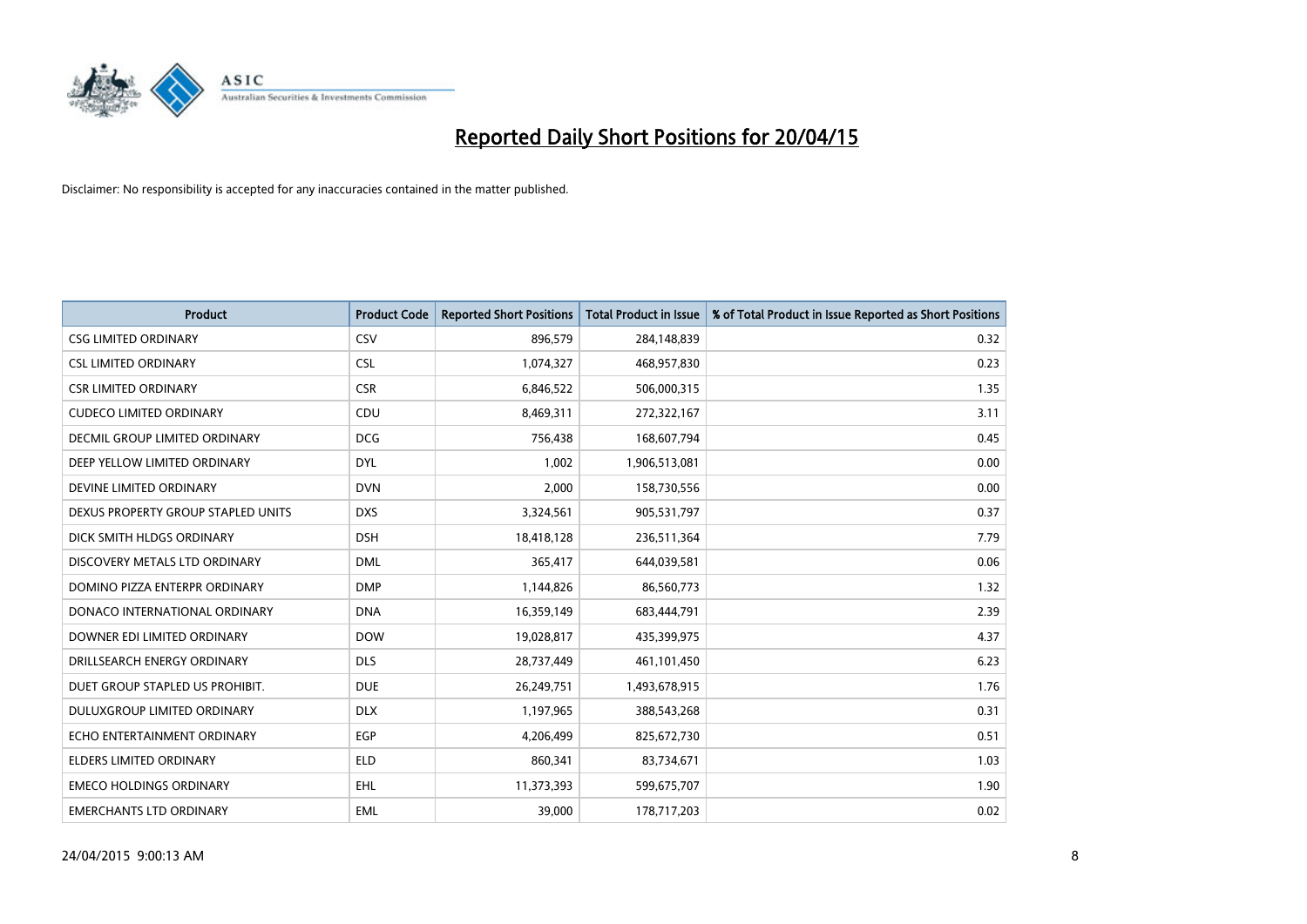

| <b>Product</b>                         | <b>Product Code</b> | <b>Reported Short Positions</b> | <b>Total Product in Issue</b> | % of Total Product in Issue Reported as Short Positions |
|----------------------------------------|---------------------|---------------------------------|-------------------------------|---------------------------------------------------------|
| <b>ENDEAVOUR MIN CORP CDI 1:1</b>      | <b>EVR</b>          | 20,807                          | 45,424,432                    | 0.05                                                    |
| ENERGY RESOURCES ORDINARY 'A'          | <b>ERA</b>          | 11,095,136                      | 517,725,062                   | 2.14                                                    |
| <b>ENERGY WORLD CORPOR, ORDINARY</b>   | <b>EWC</b>          | 42,925,312                      | 1,734,166,672                 | 2.48                                                    |
| <b>ENSOGO LIMITED ORDINARY</b>         | E88                 | 212,387                         | 485,613,903                   | 0.04                                                    |
| EQUITY TRUSTEES ORDINARY               | EQT                 | 52,992                          | 19,693,727                    | 0.27                                                    |
| ERM POWER LIMITED ORDINARY             | EPW                 | 5,462                           | 242,021,217                   | 0.00                                                    |
| ESTIA HEALTH LTD ORDINARY              | EHE                 | 1,893,026                       | 180,885,580                   | 1.05                                                    |
| EVOLUTION MINING LTD ORDINARY          | <b>EVN</b>          | 2,544,458                       | 716,762,574                   | 0.35                                                    |
| FAIRFAX MEDIA LTD ORDINARY             | <b>FXI</b>          | 30,565,531                      | 2,420,475,546                 | 1.26                                                    |
| <b>FAR LTD ORDINARY</b>                | <b>FAR</b>          | 10,766,752                      | 3,127,558,427                 | 0.34                                                    |
| FEDERATION CNTRES ORD/UNIT STAPLED SEC | <b>FDC</b>          | 3,068,464                       | 1,427,641,565                 | 0.21                                                    |
| FINBAR GROUP LIMITED ORDINARY          | <b>FRI</b>          | 21,232                          | 229,575,732                   | 0.01                                                    |
| FISHER & PAYKEL H. ORDINARY            | <b>FPH</b>          | 206,351                         | 557,961,196                   | 0.04                                                    |
| FLEETWOOD CORP ORDINARY                | <b>FWD</b>          | 1,146,933                       | 61,039,412                    | 1.88                                                    |
| FLETCHER BUILDING ORDINARY             | <b>FBU</b>          | 1,187,540                       | 688,763,361                   | 0.17                                                    |
| FLEXIGROUP LIMITED ORDINARY            | FXL                 | 7,097,682                       | 304,149,707                   | 2.33                                                    |
| FLIGHT CENTRE TRAVEL ORDINARY          | <b>FLT</b>          | 11,961,439                      | 100,802,653                   | 11.87                                                   |
| FLINDERS MINES LTD ORDINARY            | <b>FMS</b>          | 164,998                         | 2,762,995,689                 | 0.01                                                    |
| FOCUS MINERALS LTD ORDINARY            | <b>FML</b>          | 3,105,219                       | 9,137,375,877                 | 0.03                                                    |
| FOLKESTONE EDU TRUST UNITS             | <b>FET</b>          | 486,293                         | 244,378,866                   | 0.20                                                    |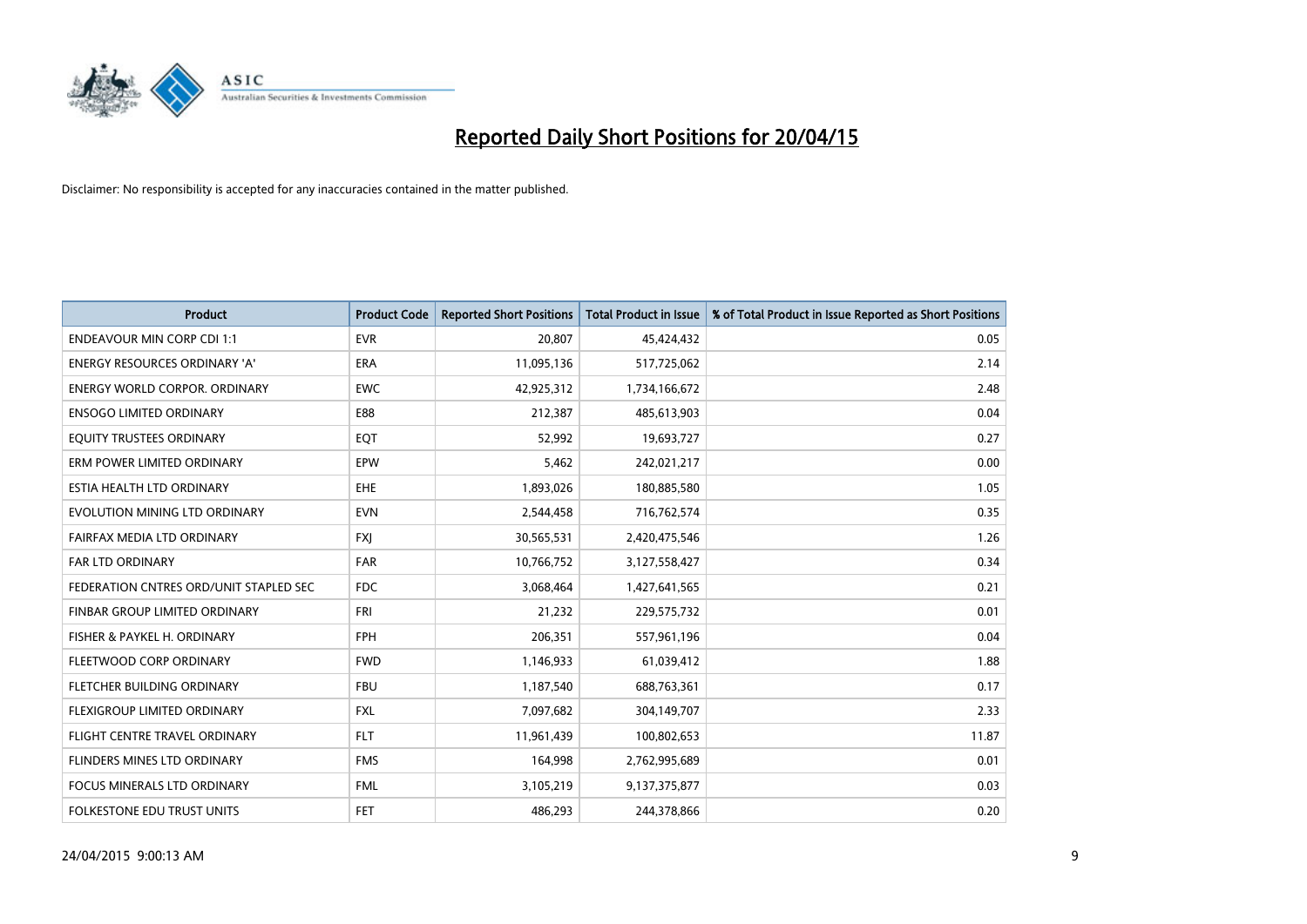

| <b>Product</b>                             | <b>Product Code</b> | <b>Reported Short Positions</b> | <b>Total Product in Issue</b> | % of Total Product in Issue Reported as Short Positions |
|--------------------------------------------|---------------------|---------------------------------|-------------------------------|---------------------------------------------------------|
| FONTERRA SHARE FUND ORDINARY UNITS         | <b>FSF</b>          | 144,520                         | 116,977,611                   | 0.12                                                    |
| FORTESCUE METALS GRP ORDINARY              | <b>FMG</b>          | 357,238,460                     | 3,113,798,151                 | 11.47                                                   |
| FREEDOM FOOD LTD ORDINARY                  | <b>FNP</b>          | 130,010                         | 153,356,329                   | 0.08                                                    |
| <b>G.U.D. HOLDINGS ORDINARY</b>            | GUD                 | 2,047,888                       | 70,939,492                    | 2.89                                                    |
| <b>G8 EDUCATION LIMITED ORDINARY</b>       | <b>GEM</b>          | 23,987,029                      | 361,932,439                   | 6.63                                                    |
| <b>GALAXY RESOURCES ORDINARY</b>           | GXY                 | 831,022                         | 1,064,783,990                 | 0.08                                                    |
| <b>GBST HOLDINGS ORDINARY</b>              | <b>GBT</b>          | 66,835                          | 66,561,725                    | 0.10                                                    |
| <b>GDI PROPERTY GRP STAPLED SECURITIES</b> | <b>GDI</b>          | 1,500,106                       | 563,037,466                   | 0.27                                                    |
| <b>GENESIS ENERGY LTD ORDINARY</b>         | <b>GNE</b>          | 165,410                         | 1,000,000,000                 | 0.02                                                    |
| <b>GENETIC TECHNOLOGIES ORDINARY</b>       | <b>GTG</b>          | 17,781,600                      | 1,714,191,631                 | 1.04                                                    |
| <b>GENTRACK GROUP LTD ORDINARY</b>         | <b>GTK</b>          | 3,000                           | 72,699,510                    | 0.00                                                    |
| <b>GENWORTH MORTGAGE ORDINARY</b>          | <b>GMA</b>          | 18,290,879                      | 650,000,000                   | 2.81                                                    |
| <b>GINDALBIE METALS LTD ORDINARY</b>       | GBG                 | 8,389,363                       | 1,495,448,025                 | 0.56                                                    |
| <b>GOLD ROAD RES LTD ORDINARY</b>          | <b>GOR</b>          | 1,554,210                       | 594,881,822                   | 0.26                                                    |
| <b>GOODMAN GROUP STAPLED</b>               | <b>GMG</b>          | 9,066,010                       | 1,753,035,922                 | 0.52                                                    |
| <b>GPT GROUP STAPLED SEC.</b>              | GPT                 | 11,476,329                      | 1,777,579,081                 | 0.65                                                    |
| <b>GPT METRO OFFICE FND UNITS</b>          | <b>GMF</b>          | 1,299,950                       | 127,600,500                   | 1.02                                                    |
| <b>GRAINCORP LIMITED A CLASS ORDINARY</b>  | <b>GNC</b>          | 12,125,476                      | 228,855,628                   | 5.30                                                    |
| <b>GREENCROSS LIMITED ORDINARY</b>         | <b>GXL</b>          | 1,663,577                       | 112,478,993                   | 1.48                                                    |
| <b>GREENLAND MIN EN LTD ORDINARY</b>       | GGG                 | 4,038,000                       | 683,080,555                   | 0.59                                                    |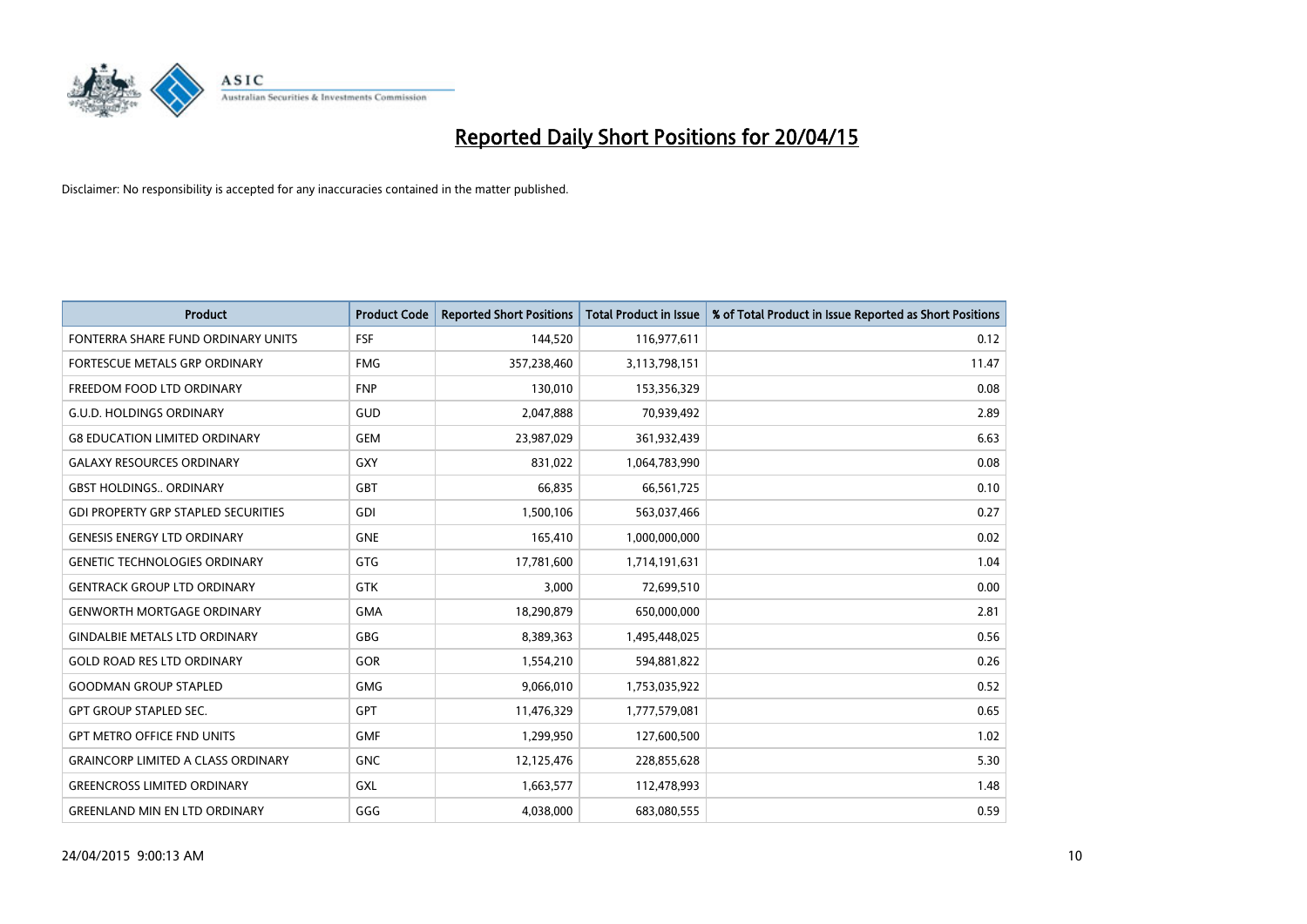

| <b>Product</b>                                   | <b>Product Code</b> | <b>Reported Short Positions</b> | <b>Total Product in Issue</b> | % of Total Product in Issue Reported as Short Positions |
|--------------------------------------------------|---------------------|---------------------------------|-------------------------------|---------------------------------------------------------|
| <b>GREENLAND MIN EN LTD RIGHTS 26-JUN-14</b>     | GGGR                | 3.842                           | 88,685,050                    | 0.00                                                    |
| <b>GROWTHPOINT PROPERTY ORD/UNIT STAPLED SEC</b> | GOZ                 | 795,448                         | 569,027,781                   | 0.14                                                    |
| <b>GRYPHON MINERALS LTD ORDINARY</b>             | GRY                 | 978,379                         | 401,290,987                   | 0.24                                                    |
| <b>GWA GROUP LTD ORDINARY</b>                    | <b>GWA</b>          | 14,854,772                      | 306,533,770                   | 4.85                                                    |
| HANSEN TECHNOLOGIES ORDINARY                     | <b>HSN</b>          | 272,484                         | 163,486,337                   | 0.17                                                    |
| HARVEY NORMAN ORDINARY                           | <b>HVN</b>          | 28,021,148                      | 1,110,603,911                 | 2.52                                                    |
| HEALTHSCOPE LIMITED. ORDINARY                    | <b>HSO</b>          | 4,929,885                       | 1,732,094,838                 | 0.28                                                    |
| <b>HENDERSON GROUP CDI 1:1</b>                   | <b>HGG</b>          | 2,126,978                       | 731,469,773                   | 0.29                                                    |
| HFA HOLDINGS LIMITED ORDINARY                    | <b>HFA</b>          | 308                             | 162,147,897                   | 0.00                                                    |
| <b>HIGHLANDS PACIFIC ORDINARY</b>                | <b>HIG</b>          | 1                               | 920,577,086                   | 0.00                                                    |
| HILLGROVE RES LTD ORDINARY                       | <b>HGO</b>          | 92,496                          | 147,798,623                   | 0.06                                                    |
| <b>HILLS LTD ORDINARY</b>                        | <b>HIL</b>          | 3,047,255                       | 231,985,526                   | 1.31                                                    |
| HORIZON OIL LIMITED ORDINARY                     | <b>HZN</b>          | 44,861,997                      | 1,301,981,265                 | 3.45                                                    |
| <b>HOTEL PROPERTY STAPLED</b>                    | <b>HPI</b>          | 365,340                         | 146,105,439                   | 0.25                                                    |
| HUNTER HALL GLOBAL ORDINARY                      | <b>HHV</b>          | 432,468                         | 240,478,290                   | 0.18                                                    |
| HUON AQUACULTURE GRP ORDINARY                    | <b>HUO</b>          | 386                             | 87,337,207                    | 0.00                                                    |
| ICAR ASIA LTD ORDINARY                           | ICQ                 | 251,584                         | 218,592,707                   | 0.12                                                    |
| <b>IINET LIMITED ORDINARY</b>                    | <b>IIN</b>          | 4,415,939                       | 162,950,896                   | 2.71                                                    |
| <b>ILUKA RESOURCES ORDINARY</b>                  | ILU                 | 33,331,488                      | 418,700,517                   | 7.96                                                    |
| <b>IMDEX LIMITED ORDINARY</b>                    | <b>IMD</b>          | 1,117,183                       | 216,203,136                   | 0.52                                                    |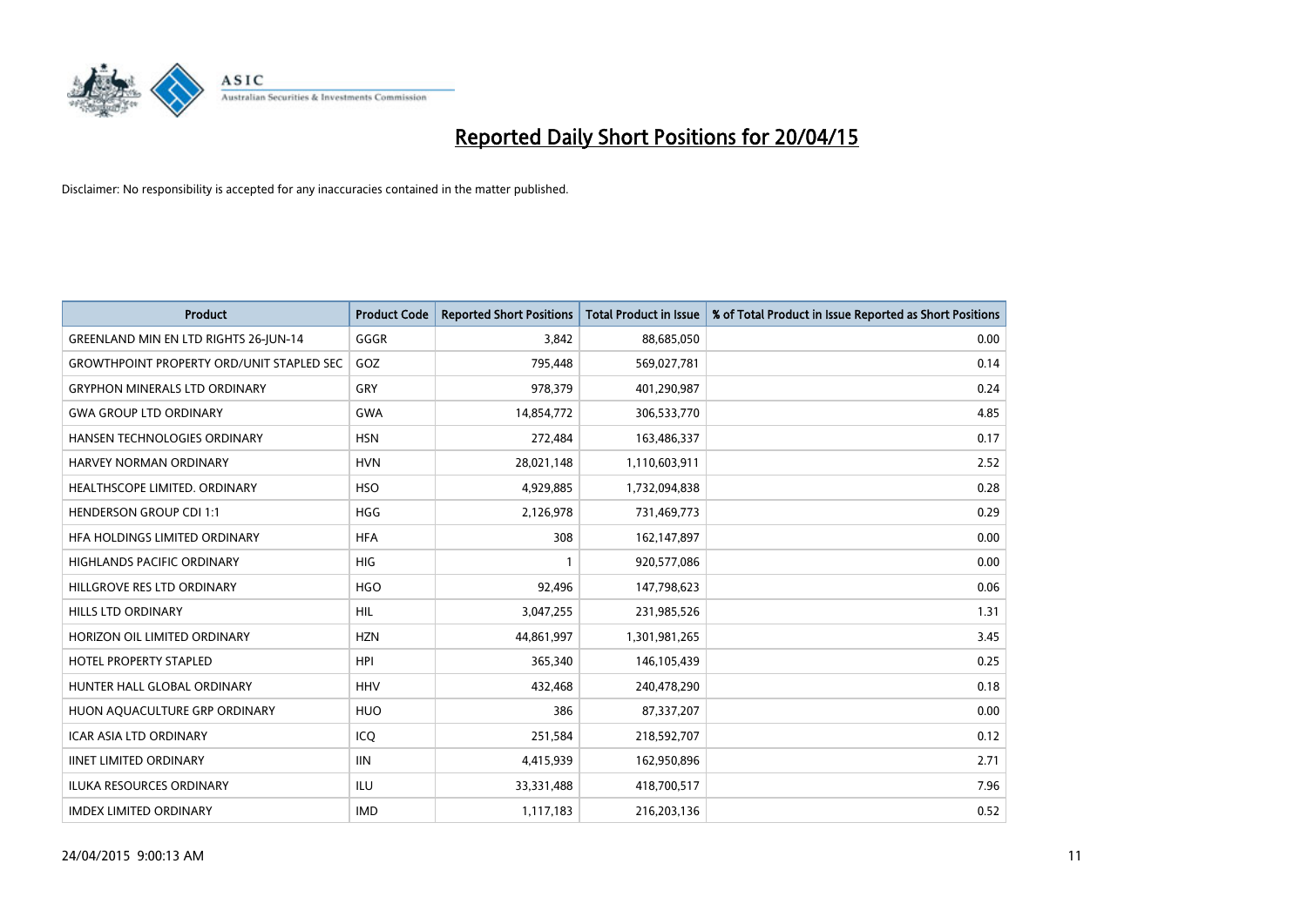

| <b>Product</b>                                | <b>Product Code</b> | <b>Reported Short Positions</b> | <b>Total Product in Issue</b> | % of Total Product in Issue Reported as Short Positions |
|-----------------------------------------------|---------------------|---------------------------------|-------------------------------|---------------------------------------------------------|
| IMF BENTHAM LTD ORDINARY                      | <b>IMF</b>          | 3,902,319                       | 167,760,971                   | 2.33                                                    |
| <b>IMPEDIMED LIMITED ORDINARY</b>             | <b>IPD</b>          | 280,458                         | 293,202,840                   | 0.10                                                    |
| <b>INCITEC PIVOT ORDINARY</b>                 | IPL                 | 16,126,051                      | 1,675,621,466                 | 0.96                                                    |
| INDEPENDENCE GROUP ORDINARY                   | <b>IGO</b>          | 2,824,972                       | 234,256,573                   | 1.21                                                    |
| <b>INDUSTRIA REIT STAPLED</b>                 | <b>IDR</b>          | 846,036                         | 125,000,001                   | 0.68                                                    |
| <b>INFIGEN ENERGY STAPLED SECURITIES</b>      | <b>IFN</b>          | 2,111,890                       | 767,887,581                   | 0.28                                                    |
| <b>INFOMEDIA LTD ORDINARY</b>                 | <b>IFM</b>          | 733,535                         | 308,134,187                   | 0.24                                                    |
| <b>INGENIA GROUP STAPLED SECURITIES</b>       | <b>INA</b>          | 19,869,579                      | 882,699,837                   | 2.25                                                    |
| INSURANCE AUSTRALIA ORDINARY                  | IAG                 | 17,050,769                      | 2,341,618,048                 | 0.73                                                    |
| <b>INTREPID MINES ORDINARY</b>                | <b>IAU</b>          | 289,282                         | 369,869,196                   | 0.08                                                    |
| INTUERI EDU GRP LTD ORDINARY                  | IQE                 | 196                             | 100,000,000                   | 0.00                                                    |
| <b>INVESTA OFFICE FUND STAPLED SECURITIES</b> | <b>IOF</b>          | 1,003,584                       | 614,047,458                   | 0.16                                                    |
| <b>INVOCARE LIMITED ORDINARY</b>              | <b>IVC</b>          | 4,552,085                       | 110,030,298                   | 4.14                                                    |
| <b>IOOF HOLDINGS LTD ORDINARY</b>             | IFL                 | 11,618,484                      | 300,133,752                   | 3.87                                                    |
| <b>IPH LIMITED ORDINARY</b>                   | IPH                 | 599,198                         | 157,559,499                   | 0.38                                                    |
| <b>IPROPERTY GROUP LTD ORDINARY</b>           | <b>IPP</b>          | 4,307,654                       | 187, 378, 774                 | 2.30                                                    |
| <b>IRESS LIMITED ORDINARY</b>                 | <b>IRE</b>          | 5,964,882                       | 159,097,319                   | 3.75                                                    |
| <b>ISELECT LTD ORDINARY</b>                   | <b>ISU</b>          | 626,898                         | 261,489,894                   | 0.24                                                    |
| <b>ISENTIA GROUP LTD ORDINARY</b>             | <b>ISD</b>          | 163,125                         | 200,000,001                   | 0.08                                                    |
| <b>ISENTRIC LTD. ORDINARY</b>                 | ICU                 | 39,829                          | 134,703,703                   | 0.03                                                    |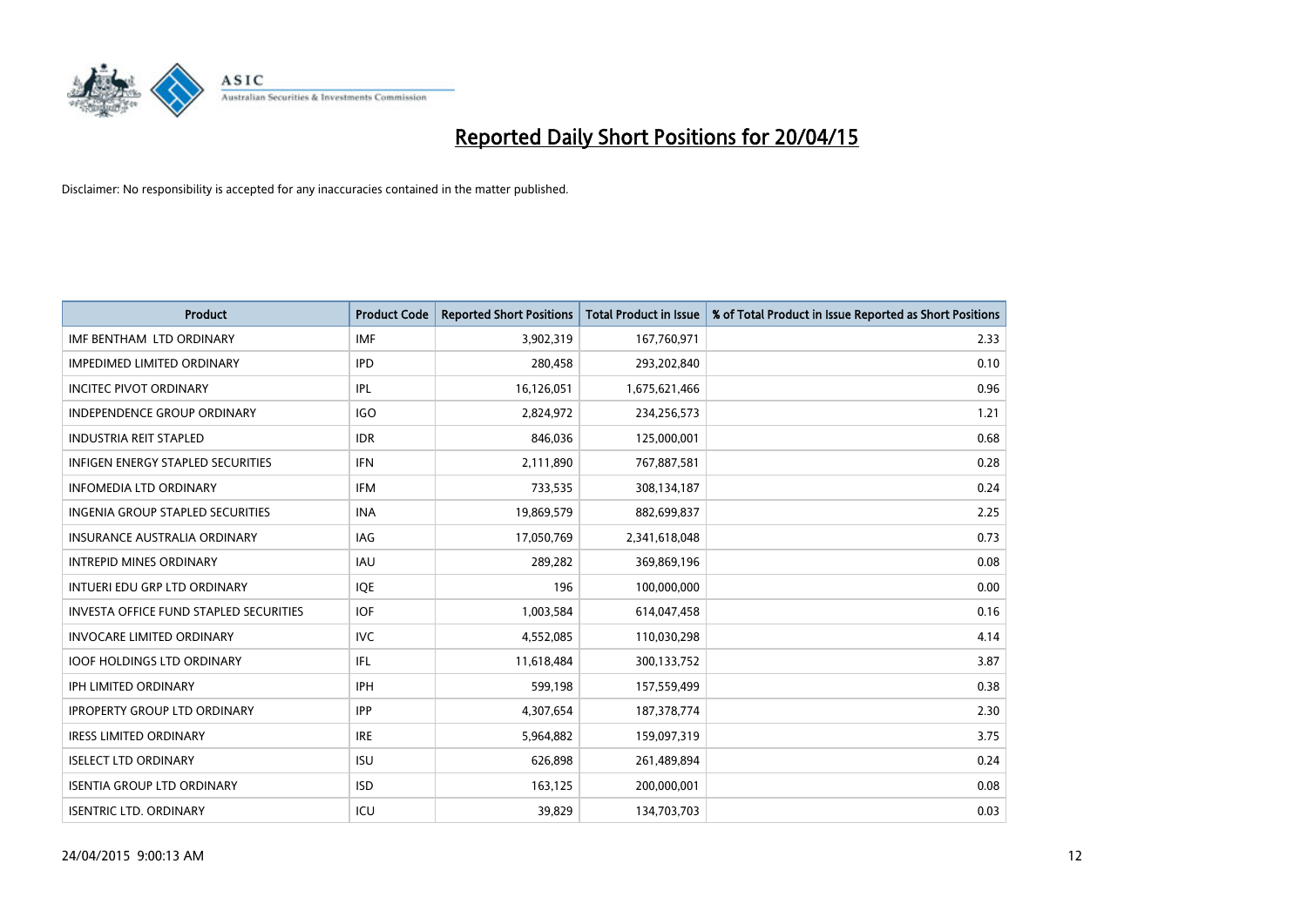

| <b>Product</b>                                  | <b>Product Code</b> | <b>Reported Short Positions</b> | <b>Total Product in Issue</b> | % of Total Product in Issue Reported as Short Positions |
|-------------------------------------------------|---------------------|---------------------------------|-------------------------------|---------------------------------------------------------|
| <b>JAMES HARDIE INDUST CHESS DEPOSITARY INT</b> | <b>IHX</b>          | 14,899,168                      | 445,680,673                   | 3.34                                                    |
| <b>JAPARA HEALTHCARE LT ORDINARY</b>            | <b>IHC</b>          | 19,398,431                      | 263,046,592                   | 7.37                                                    |
| <b>JB HI-FI LIMITED ORDINARY</b>                | <b>JBH</b>          | 8,567,370                       | 98,981,083                    | 8.66                                                    |
| KAROON GAS AUSTRALIA ORDINARY                   | <b>KAR</b>          | 21,983,987                      | 246,621,832                   | 8.91                                                    |
| KATHMANDU HOLD LTD ORDINARY                     | <b>KMD</b>          | 12,296,387                      | 201,484,583                   | 6.10                                                    |
| <b>KBL MINING LIMITED ORDINARY</b>              | <b>KBL</b>          | 1,820                           | 495,765,509                   | 0.00                                                    |
| KINGSGATE CONSOLID. ORDINARY                    | <b>KCN</b>          | 16,186,438                      | 223,584,937                   | 7.24                                                    |
| KINGSROSE MINING LTD ORDINARY                   | <b>KRM</b>          | 803,334                         | 358,611,493                   | 0.22                                                    |
| LEIGHTON HOLDINGS ORDINARY                      | LEI                 | 6,039,509                       | 338,503,563                   | 1.78                                                    |
| LEND LEASE GROUP UNIT/ORD STAPLED               | <b>LLC</b>          | 1,796,298                       | 580,468,486                   | 0.31                                                    |
| LIFESTYLE COMMUNIT. ORDINARY                    | LIC                 | 25,001                          | 101,395,131                   | 0.02                                                    |
| LIQUEFIED NATURAL ORDINARY                      | <b>LNG</b>          | 13,432,631                      | 462,943,201                   | 2.90                                                    |
| LONESTAR RESO LTD ORDINARY                      | <b>LNR</b>          | 138,495                         | 752,187,211                   | 0.02                                                    |
| LYNAS CORPORATION ORDINARY                      | <b>LYC</b>          | 92,440,144                      | 3,371,002,400                 | 2.74                                                    |
| <b>M2 GRP LTD ORDINARY</b>                      | <b>MTU</b>          | 1,777,128                       | 182,371,728                   | 0.97                                                    |
| MACA LIMITED ORDINARY                           | <b>MLD</b>          | 1,545,208                       | 232,676,373                   | 0.66                                                    |
| <b>MACMAHON HOLDINGS ORDINARY</b>               | <b>MAH</b>          | 24,964                          | 1,261,699,966                 | 0.00                                                    |
| MACQ ATLAS ROADS GRP ORDINARY STAPLED           | <b>MQA</b>          | 13,194,011                      | 511,538,852                   | 2.58                                                    |
| MACOUARIE GROUP LTD ORDINARY                    | <b>MOG</b>          | 743,716                         | 333,457,777                   | 0.22                                                    |
| MAGELLAN FIN GRP LTD ORDINARY                   | <b>MFG</b>          | 1,396,506                       | 159,892,401                   | 0.87                                                    |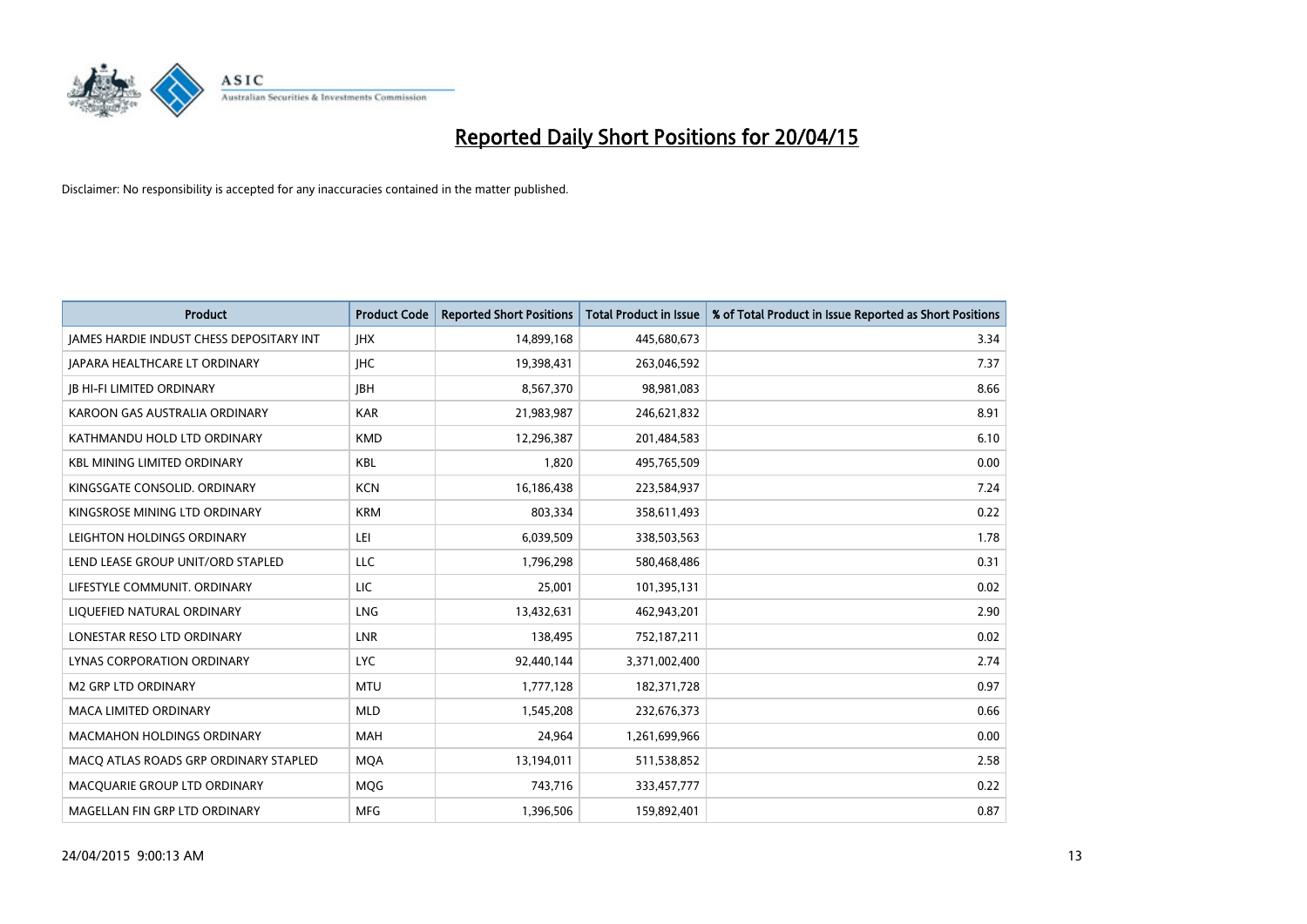

| <b>Product</b>                       | <b>Product Code</b> | <b>Reported Short Positions</b> | <b>Total Product in Issue</b> | % of Total Product in Issue Reported as Short Positions |
|--------------------------------------|---------------------|---------------------------------|-------------------------------|---------------------------------------------------------|
| <b>MANTRA GROUP LTD ORDINARY</b>     | <b>MTR</b>          | 2,825,589                       | 266,247,723                   | 1.06                                                    |
| <b>MATRIX C &amp; E LTD ORDINARY</b> | <b>MCE</b>          | 2,534,538                       | 94,489,281                    | 2.68                                                    |
| <b>MAVERICK DRILLING ORDINARY</b>    | <b>MAD</b>          | 8,742                           | 545,000,115                   | 0.00                                                    |
| <b>MAXITRANS INDUSTRIES ORDINARY</b> | <b>MXI</b>          | 3,884                           | 185,075,653                   | 0.00                                                    |
| MAYNE PHARMA LTD ORDINARY            | <b>MYX</b>          | 13,079,665                      | 785,644,531                   | 1.66                                                    |
| MCMILLAN SHAKESPEARE ORDINARY        | <b>MMS</b>          | 105,211                         | 81,810,993                    | 0.13                                                    |
| MEDIBANK PRIVATE LTD ORDINARY        | <b>MPL</b>          | 28,370,618                      | 2,754,003,240                 | 1.03                                                    |
| MEDUSA MINING LTD ORDINARY           | <b>MML</b>          | 6,930,898                       | 207,794,301                   | 3.34                                                    |
| MELBOURNE IT LIMITED ORDINARY        | <b>MLB</b>          | 3,002                           | 92,944,392                    | 0.00                                                    |
| MERIDIAN ENERGY INSTALMENT RECEIPTS  | <b>MEZCA</b>        | 382,579                         | 1,255,413,626                 | 0.03                                                    |
| MESOBLAST LIMITED ORDINARY           | <b>MSB</b>          | 24,466,768                      | 324,441,029                   | 7.54                                                    |
| METALLICA MINERALS ORDINARY          | <b>MLM</b>          | 47,343                          | 166,891,830                   | 0.03                                                    |
| METALS X LIMITED ORDINARY            | <b>MLX</b>          | 9,382                           | 416,010,939                   | 0.00                                                    |
| METCASH LIMITED ORDINARY             | <b>MTS</b>          | 161,166,338                     | 928,357,876                   | 17.36                                                   |
| MIGHTY RIVER POWER ORDINARY          | <b>MYT</b>          | 1,805,006                       | 1,400,012,517                 | 0.13                                                    |
| MINCOR RESOURCES NL ORDINARY         | <b>MCR</b>          | 71,110                          | 188,238,274                   | 0.04                                                    |
| MINERAL DEPOSITS ORDINARY            | <b>MDL</b>          | 253,263                         | 103,676,341                   | 0.24                                                    |
| MINERAL RESOURCES. ORDINARY          | <b>MIN</b>          | 25,394,638                      | 187,270,274                   | 13.56                                                   |
| MIRABELA NICKEL LTD ORDINARY         | <b>MBN</b>          | 2,012,125                       | 929,710,216                   | 0.22                                                    |
| MIRVAC GROUP STAPLED SECURITIES      | <b>MGR</b>          | 2,503,073                       | 3,697,620,317                 | 0.07                                                    |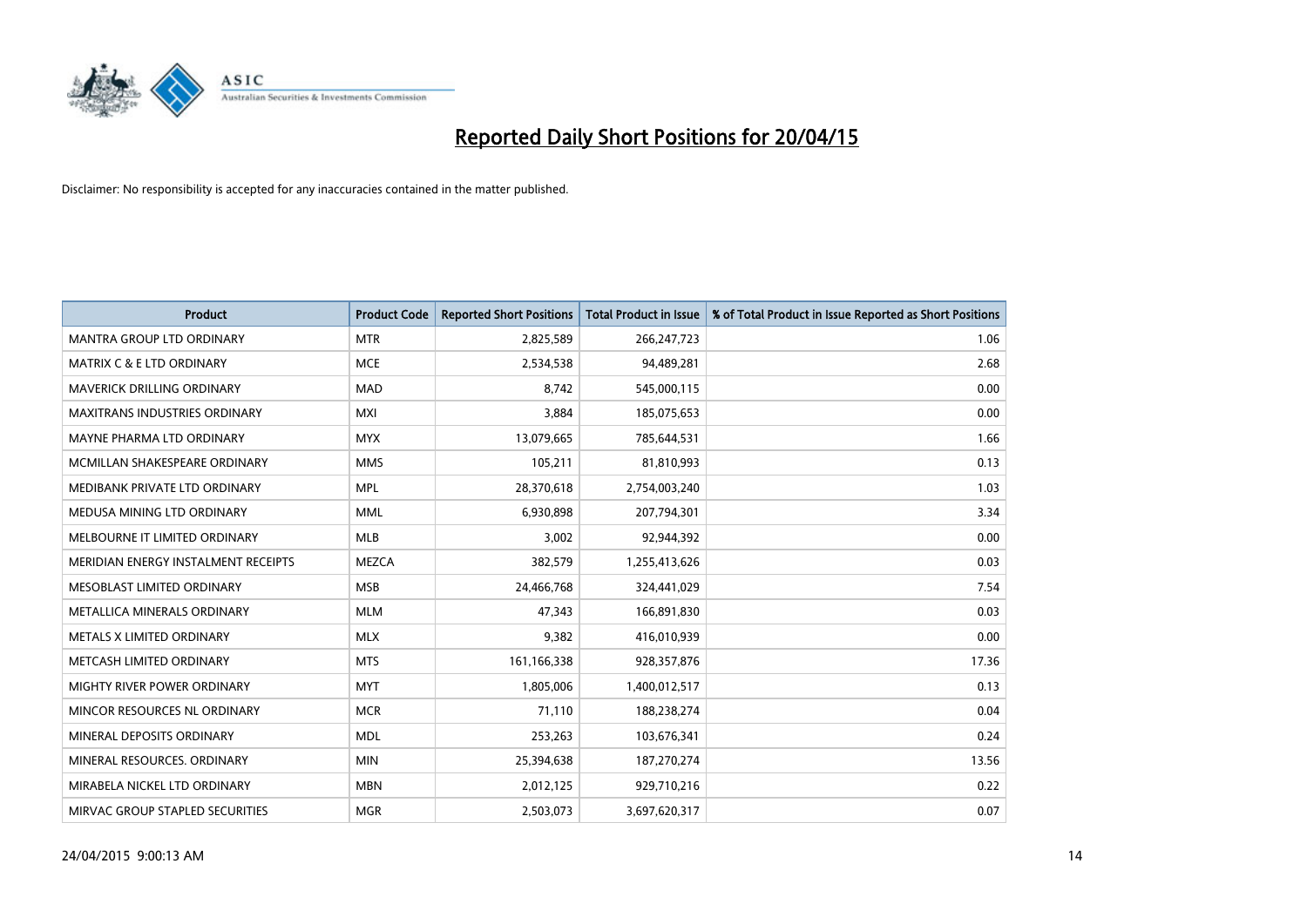

| <b>Product</b>                     | <b>Product Code</b> | <b>Reported Short Positions</b> | <b>Total Product in Issue</b> | % of Total Product in Issue Reported as Short Positions |
|------------------------------------|---------------------|---------------------------------|-------------------------------|---------------------------------------------------------|
| <b>MMAOFFSHOR ORDINARY</b>         | <b>MRM</b>          | 36,613,566                      | 371,219,785                   | 9.86                                                    |
| MOLOPO ENERGY LTD ORDINARY         | <b>MPO</b>          | 46.833                          | 248,869,398                   | 0.02                                                    |
| <b>MONADELPHOUS GROUP ORDINARY</b> | <b>MND</b>          | 12,770,820                      | 93,194,159                    | 13.70                                                   |
| MONASH IVF GROUP LTD ORDINARY      | <b>MVF</b>          | 1,218,896                       | 231,081,089                   | 0.53                                                    |
| <b>MONEY3 CORPORATION ORDINARY</b> | <b>MNY</b>          | 139,715                         | 128,383,729                   | 0.11                                                    |
| MORTGAGE CHOICE LTD ORDINARY       | <b>MOC</b>          | 144,601                         | 124,216,248                   | 0.12                                                    |
| MOUNT GIBSON IRON ORDINARY         | <b>MGX</b>          | 86,652,522                      | 1,090,805,085                 | 7.94                                                    |
| MOUNT RIDLEY MINES ORDINARY        | <b>MRD</b>          | 25,000                          | 797,174,646                   | 0.00                                                    |
| MULTIPLEX SITES SITES              | <b>MXUPA</b>        | 2,395                           | 4,500,000                     | 0.05                                                    |
| MYER HOLDINGS LTD ORDINARY         | <b>MYR</b>          | 113,358,743                     | 585,689,551                   | 19.35                                                   |
| MYSTATE LIMITED ORDINARY           | <b>MYS</b>          | 3,258                           | 87,283,417                    | 0.00                                                    |
| NANOSONICS LIMITED ORDINARY        | <b>NAN</b>          | 1,572,347                       | 281,339,223                   | 0.56                                                    |
| NATIONAL AUST. BANK ORDINARY       | <b>NAB</b>          | 15,237,970                      | 2,421,112,169                 | 0.63                                                    |
| NATIONAL STORAGE STAPLED           | <b>NSR</b>          | 3,175,237                       | 334,456,409                   | 0.95                                                    |
| NAVITAS LIMITED ORDINARY           | <b>NVT</b>          | 4,488,049                       | 376,330,968                   | 1.19                                                    |
| NEARMAP LTD ORDINARY               | <b>NEA</b>          | 2,116,019                       | 351,696,101                   | 0.60                                                    |
| NEON ENERGY LIMITED ORDINARY       | <b>NEN</b>          | 13,245                          | 558,149,678                   | 0.00                                                    |
| NEW HOPE CORPORATION ORDINARY      | <b>NHC</b>          | 1,250,332                       | 830,999,449                   | 0.15                                                    |
| NEWCREST MINING ORDINARY           | <b>NCM</b>          | 7,332,181                       | 766,510,971                   | 0.96                                                    |
| NEWS CORP A NON-VOTING CDI         | <b>NWSLV</b>        | 335                             | 2,386,882                     | 0.01                                                    |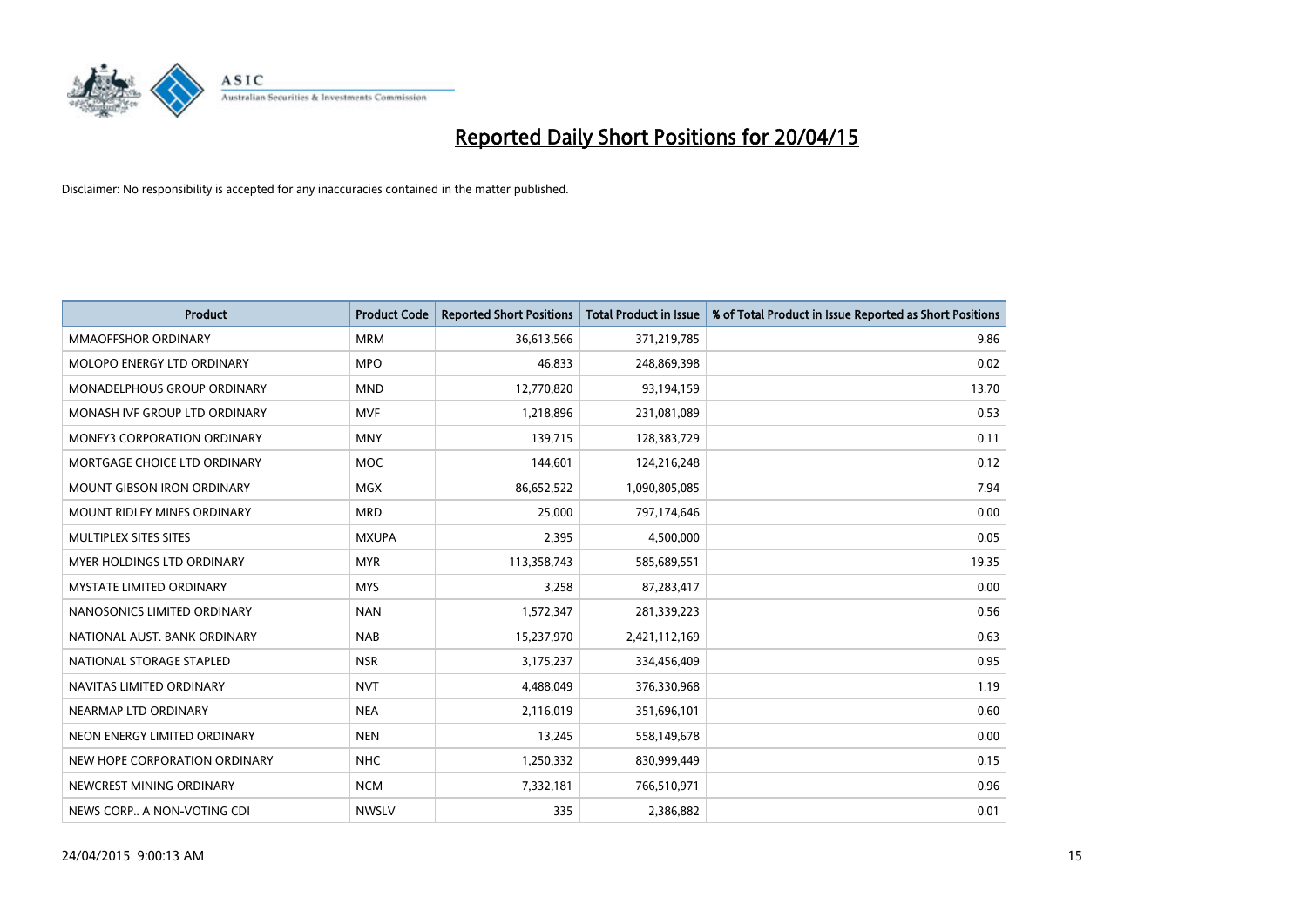

| <b>Product</b>                         | <b>Product Code</b> | <b>Reported Short Positions</b> | <b>Total Product in Issue</b> | % of Total Product in Issue Reported as Short Positions |
|----------------------------------------|---------------------|---------------------------------|-------------------------------|---------------------------------------------------------|
| NEWS CORP B VOTING CDI                 | <b>NWS</b>          | 1,837,434                       | 45,026,902                    | 4.08                                                    |
| NEWSAT LIMITED ORDINARY                | <b>NWT</b>          | 1,136,958                       | 643,874,841                   | 0.18                                                    |
| NEXTDC LIMITED ORDINARY                | <b>NXT</b>          | 14,458,160                      | 193,450,200                   | 7.47                                                    |
| NIB HOLDINGS LIMITED ORDINARY          | <b>NHF</b>          | 2,735,729                       | 439,004,182                   | 0.62                                                    |
| NINE ENTERTAINMENT ORDINARY            | <b>NEC</b>          | 25,890,757                      | 940,295,023                   | 2.75                                                    |
| NOBLE MINERAL RES ORDINARY             | <b>NMG</b>          | 2,365,726                       | 666,397,952                   | 0.36                                                    |
| NORTHERN IRON LTD ORDINARY             | <b>NFE</b>          | 10,000                          | 484,405,314                   | 0.00                                                    |
| NORTHERN STAR ORDINARY                 | <b>NST</b>          | 29,162,599                      | 592,660,880                   | 4.92                                                    |
| NOVION PROPERTY GRP STAPLED SECURITIES | <b>NVN</b>          | 62,485,054                      | 3,077,214,058                 | 2.03                                                    |
| NOVOGEN LIMITED ORDINARY               | <b>NRT</b>          | 336,130                         | 276,445,954                   | 0.12                                                    |
| NRW HOLDINGS LIMITED ORDINARY          | <b>NWH</b>          | 20,112,290                      | 278,888,011                   | 7.21                                                    |
| NUFARM LIMITED ORDINARY                | <b>NUF</b>          | 4,457,951                       | 264,948,132                   | 1.68                                                    |
| NUPLEX INDUSTRIES ORDINARY             | <b>NPX</b>          | 1,000                           | 198,125,827                   | 0.00                                                    |
| OCEANAGOLD CORP. CHESS DEPOSITARY INT  | <b>OGC</b>          | 1,086,638                       | 303,459,668                   | 0.36                                                    |
| OIL SEARCH LTD ORDINARY                | OSH                 | 15,838,268                      | 1,522,692,587                 | 1.04                                                    |
| OM HOLDINGS LIMITED ORDINARY           | OMH                 | 861                             | 733,423,337                   | 0.00                                                    |
| OOH!MEDIA LIMITED ORDINARY             | OML                 | 1,162,775                       | 149,882,534                   | 0.78                                                    |
| ORICA LIMITED ORDINARY                 | ORI                 | 49,225,788                      | 372,743,291                   | 13.21                                                   |
| ORIGIN ENERGY ORDINARY                 | <b>ORG</b>          | 8,904,753                       | 1,109,561,867                 | 0.80                                                    |
| OROCOBRE LIMITED ORDINARY              | <b>ORE</b>          | 3,475,073                       | 151,653,677                   | 2.29                                                    |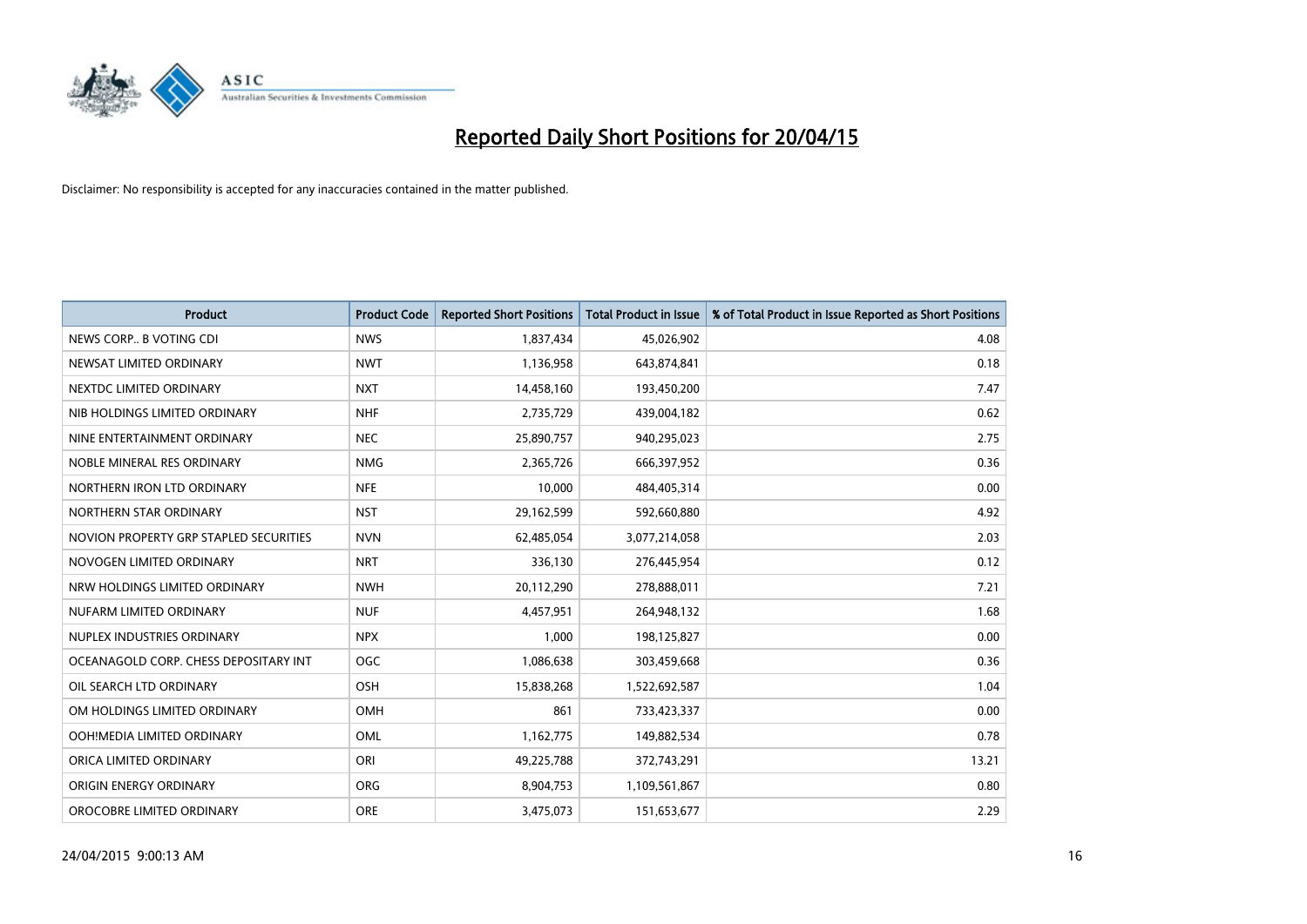

| <b>Product</b>                          | <b>Product Code</b> | <b>Reported Short Positions</b> | <b>Total Product in Issue</b> | % of Total Product in Issue Reported as Short Positions |
|-----------------------------------------|---------------------|---------------------------------|-------------------------------|---------------------------------------------------------|
| ORORA LIMITED ORDINARY                  | <b>ORA</b>          | 710,731                         | 1,206,684,923                 | 0.06                                                    |
| OROTONGROUP LIMITED ORDINARY            | ORL                 | 156,831                         | 40,880,902                    | 0.38                                                    |
| OTTO ENERGY LIMITED ORDINARY            | <b>OEL</b>          | 378,001                         | 1,164,290,071                 | 0.03                                                    |
| OZ MINERALS ORDINARY                    | OZL                 | 5,985,047                       | 303,470,022                   | 1.97                                                    |
| <b>OZFOREX GROUP LTD ORDINARY</b>       | <b>OFX</b>          | 12,279,728                      | 240,000,000                   | 5.12                                                    |
| <b>PACIFIC BRANDS ORDINARY</b>          | <b>PBG</b>          | 76,848,913                      | 917,226,291                   | 8.38                                                    |
| PACIFIC SMILES GRP ORDINARY             | <b>PSQ</b>          | 133,000                         | 151,993,395                   | 0.09                                                    |
| PACT GROUP HLDGS LTD ORDINARY           | <b>PGH</b>          | 1,643,863                       | 294,145,019                   | 0.56                                                    |
| PALADIN ENERGY LTD ORDINARY             | <b>PDN</b>          | 93,398,957                      | 1,666,927,668                 | 5.60                                                    |
| PANAUST LIMITED ORDINARY                | <b>PNA</b>          | 6,598,239                       | 647,862,526                   | 1.02                                                    |
| PANORAMIC RESOURCES ORDINARY            | PAN                 | 3,229,360                       | 321,424,015                   | 1.00                                                    |
| PANTERRA GOLD LTD ORDINARY              | PGI                 | 1                               | 84,812,720                    | 0.00                                                    |
| PAPERLINX LIMITED ORDINARY              | <b>PPX</b>          | 57,788                          | 665, 181, 261                 | 0.01                                                    |
| PAPERLINX SPS TRUST STEP UP PERP. PREF. | <b>PXUPA</b>        | 150                             | 2,850,000                     | 0.01                                                    |
| PATTIES FOODS LTD ORDINARY              | PFL                 | 157                             | 139,234,153                   | 0.00                                                    |
| PEET LIMITED ORDINARY                   | <b>PPC</b>          | 323,336                         | 484,853,684                   | 0.07                                                    |
| PENINSULA ENERGY LTD ORDINARY           | <b>PEN</b>          | 1                               | 6,906,810,221                 | 0.00                                                    |
| PERPETUAL LIMITED ORDINARY              | <b>PPT</b>          | 1,112,318                       | 46,574,426                    | 2.39                                                    |
| PERSEUS MINING LTD ORDINARY             | PRU                 | 22,994,895                      | 526,656,401                   | 4.37                                                    |
| PHARMAXIS LTD ORDINARY                  | <b>PXS</b>          | 8,779                           | 311,985,022                   | 0.00                                                    |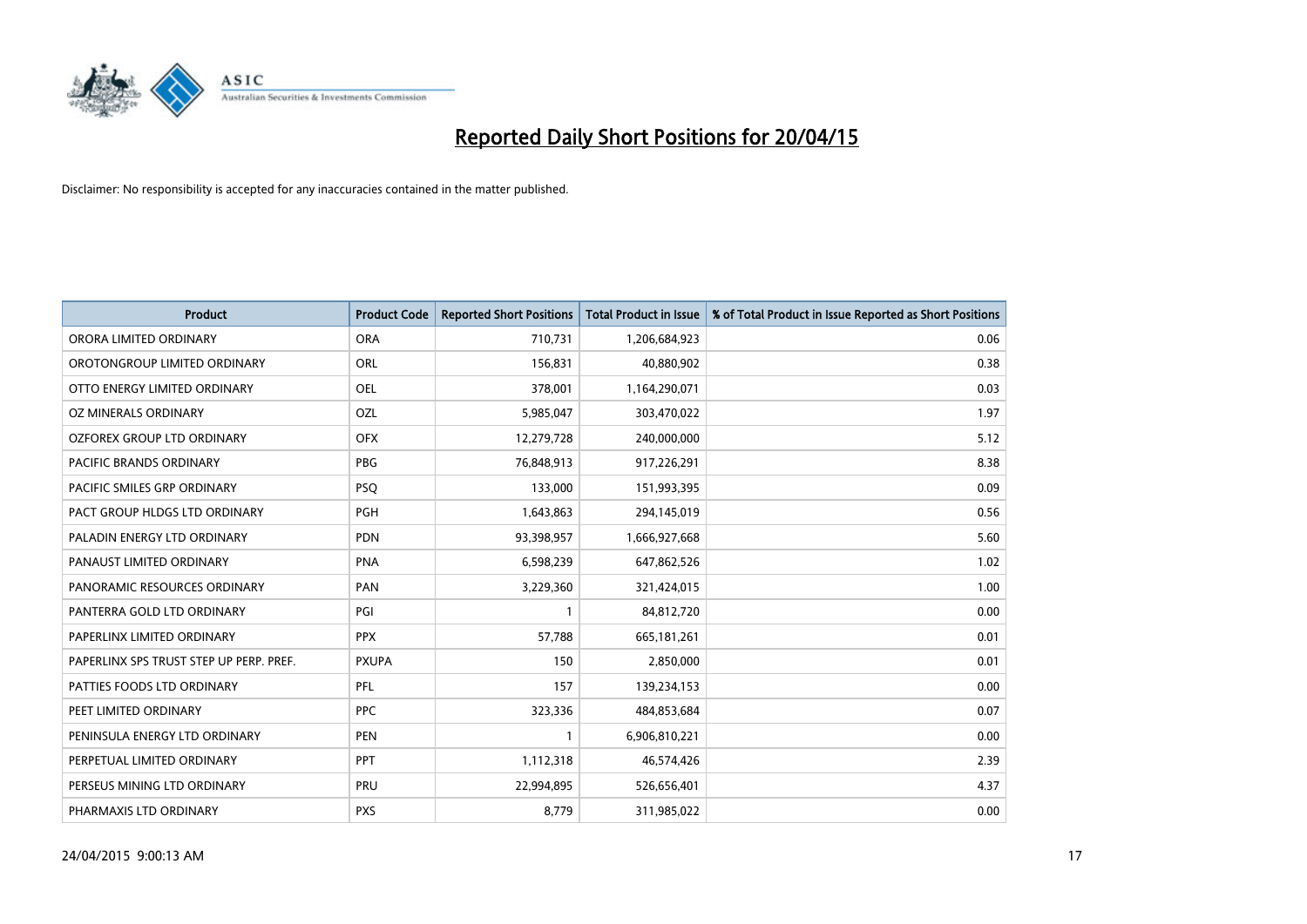

| <b>Product</b>                      | <b>Product Code</b> | <b>Reported Short Positions</b> | <b>Total Product in Issue</b> | % of Total Product in Issue Reported as Short Positions |
|-------------------------------------|---------------------|---------------------------------|-------------------------------|---------------------------------------------------------|
| PLATINUM ASSET ORDINARY             | <b>PTM</b>          | 2,726,887                       | 584,687,529                   | 0.47                                                    |
| PLATINUM AUSTRALIA ORDINARY         | <b>PLA</b>          | 836,127                         | 504,968,043                   | 0.17                                                    |
| PLATINUM CAPITAL LTD ORDINARY       | <b>PMC</b>          | 235,503                         | 233,325,987                   | 0.10                                                    |
| PMP LIMITED ORDINARY                | <b>PMP</b>          | 27,581                          | 323,781,124                   | 0.01                                                    |
| POSEIDON NICK LTD ORDINARY          | <b>POS</b>          | 1,300,460                       | 683,588,322                   | 0.19                                                    |
| PRANA BIOTECHNOLOGY ORDINARY        | PBT                 | 3,788,660                       | 527,107,470                   | 0.72                                                    |
| PREMIER INVESTMENTS ORDINARY        | PMV                 | 405,201                         | 156,100,075                   | 0.26                                                    |
| PRIMARY HEALTH CARE ORDINARY        | <b>PRY</b>          | 54,120,803                      | 512,130,550                   | 10.57                                                   |
| PRIME MEDIA GRP LTD ORDINARY        | <b>PRT</b>          | 888.820                         | 366,330,303                   | 0.24                                                    |
| PROGRAMMED ORDINARY                 | <b>PRG</b>          | 534,540                         | 118,667,178                   | 0.45                                                    |
| PROMESA LIMITED ORDINARY            | <b>PRA</b>          | 6,747,832                       | 384,412,465                   | 1.76                                                    |
| <b>QANTAS AIRWAYS ORDINARY</b>      | QAN                 | 2,374,941                       | 2,196,330,250                 | 0.11                                                    |
| <b>OBE INSURANCE GROUP ORDINARY</b> | <b>OBE</b>          | 17,000,221                      | 1,364,945,301                 | 1.25                                                    |
| ORXPHARMA LTD ORDINARY              | QRX                 | 58,375                          | 164,190,969                   | 0.04                                                    |
| <b>QUBE HOLDINGS LTD ORDINARY</b>   | <b>QUB</b>          | 3,991,408                       | 1,056,700,287                 | 0.38                                                    |
| QUICKSTEP HOLDINGS ORDINARY         | QHL                 | 50,000                          | 397,873,501                   | 0.01                                                    |
| RAMSAY HEALTH CARE ORDINARY         | <b>RHC</b>          | 628,188                         | 202,081,252                   | 0.31                                                    |
| RCG CORPORATION LTD ORDINARY        | <b>RCG</b>          | 1,006,387                       | 304,342,911                   | 0.33                                                    |
| <b>RCR TOMLINSON ORDINARY</b>       | <b>RCR</b>          | 537,096                         | 138,745,453                   | 0.39                                                    |
| <b>REA GROUP ORDINARY</b>           | <b>REA</b>          | 2,108,482                       | 131,714,699                   | 1.60                                                    |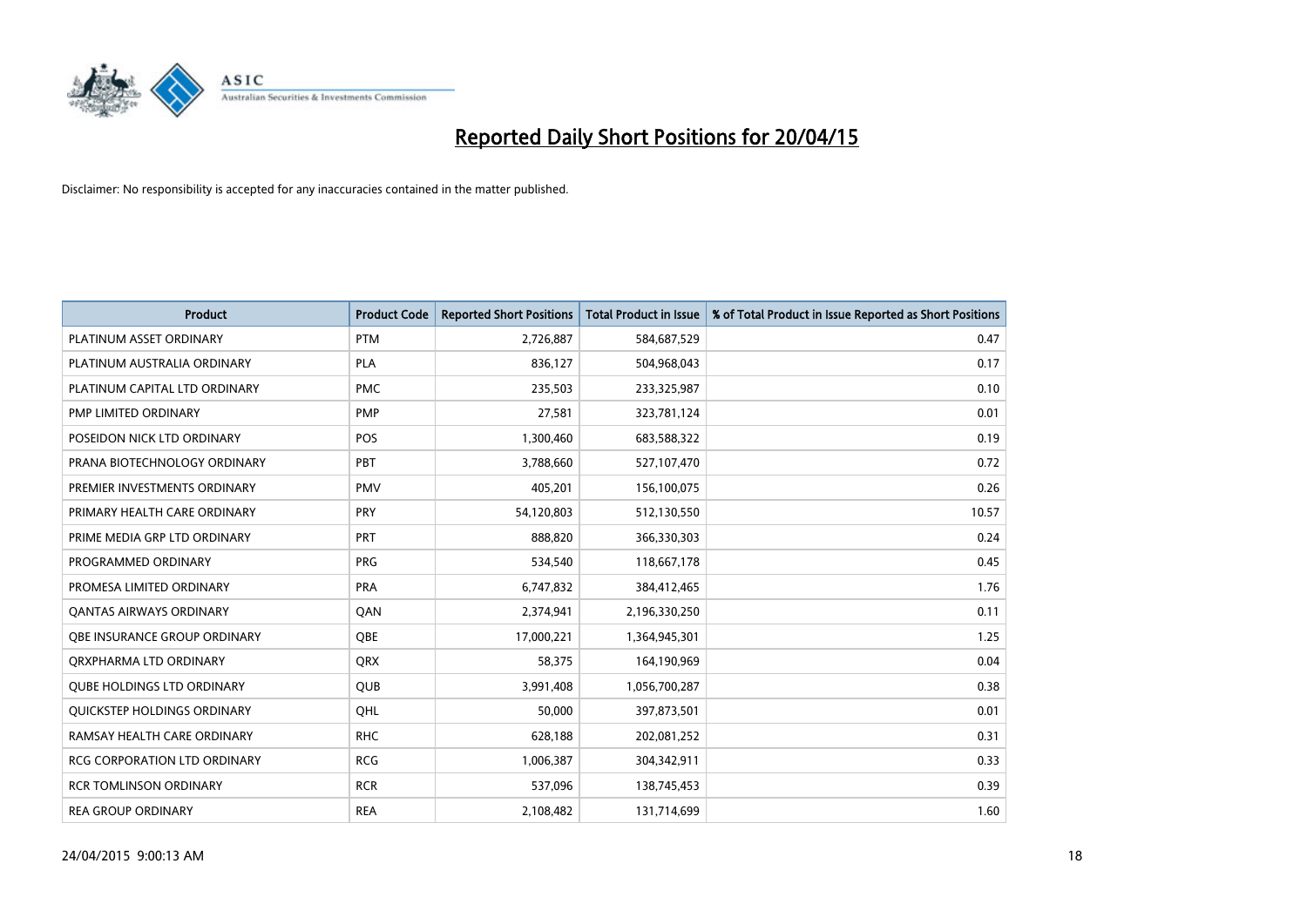

| <b>Product</b>                      | <b>Product Code</b> | <b>Reported Short Positions</b> | <b>Total Product in Issue</b> | % of Total Product in Issue Reported as Short Positions |
|-------------------------------------|---------------------|---------------------------------|-------------------------------|---------------------------------------------------------|
| <b>RECALL HOLDINGS LTD ORDINARY</b> | <b>REC</b>          | 478,689                         | 313,674,711                   | 0.15                                                    |
| RECKON LIMITED ORDINARY             | <b>RKN</b>          | 1,457,853                       | 112,084,762                   | 1.30                                                    |
| <b>RED 5 LIMITED ORDINARY</b>       | <b>RED</b>          | 174,739                         | 759,451,008                   | 0.02                                                    |
| <b>RED FORK ENERGY ORDINARY</b>     | <b>RFE</b>          | 112,160                         | 501,051,719                   | 0.02                                                    |
| REDBANK ENERGY LTD ORDINARY         | <b>AEI</b>          | 13                              | 786,287                       | 0.00                                                    |
| REGIS HEALTHCARE LTD ORDINARY       | <b>REG</b>          | 717,007                         | 300,345,797                   | 0.24                                                    |
| REGIS RESOURCES ORDINARY            | <b>RRL</b>          | 24,270,193                      | 499,781,595                   | 4.86                                                    |
| RESMED INC CDI 10:1                 | <b>RMD</b>          | 3,113,568                       | 1,403,838,170                 | 0.22                                                    |
| <b>RESOLUTE MINING ORDINARY</b>     | <b>RSG</b>          | 9,661,165                       | 641,189,223                   | 1.51                                                    |
| <b>RESOURCE GENERATION ORDINARY</b> | <b>RES</b>          | $\mathbf{1}$                    | 581,380,338                   | 0.00                                                    |
| RETAIL FOOD GROUP ORDINARY          | <b>RFG</b>          | 4,116,601                       | 162,937,484                   | 2.53                                                    |
| REX MINERALS LIMITED ORDINARY       | <b>RXM</b>          | 718,032                         | 220,519,784                   | 0.33                                                    |
| RIDLEY CORPORATION ORDINARY         | <b>RIC</b>          | 18,396                          | 307,817,071                   | 0.01                                                    |
| RIO TINTO LIMITED ORDINARY          | <b>RIO</b>          | 4,057,841                       | 424,192,412                   | 0.96                                                    |
| <b>RNY PROPERTY TRUST UNITS</b>     | <b>RNY</b>          | 1,000                           | 263,413,889                   | 0.00                                                    |
| ROX RESOURCES ORDINARY              | <b>RXL</b>          | 5,523,255                       | 850,540,095                   | 0.65                                                    |
| ROYAL WOLF HOLDINGS ORDINARY        | <b>RWH</b>          | 185,993                         | 100,387,052                   | 0.19                                                    |
| SAI GLOBAL LIMITED ORDINARY         | SAI                 | 647,921                         | 211,761,727                   | 0.31                                                    |
| SALMAT LIMITED ORDINARY             | <b>SLM</b>          | 11,073                          | 159,812,799                   | 0.01                                                    |
| SAMSON OIL & GAS LTD ORDINARY       | SSN                 | 206,800                         | 2,837,782,022                 | 0.01                                                    |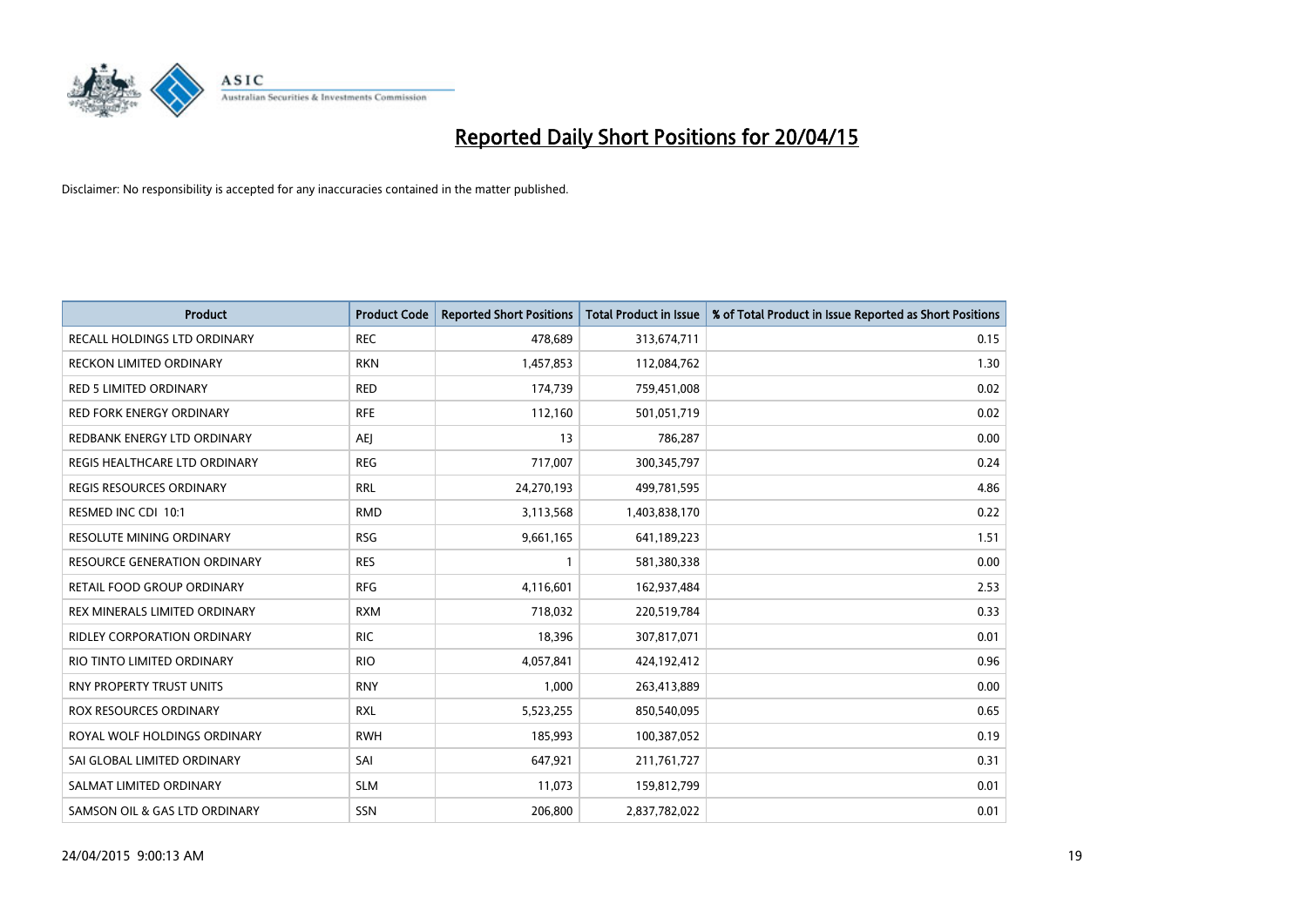

| <b>Product</b>                           | <b>Product Code</b> | <b>Reported Short Positions</b> | <b>Total Product in Issue</b> | % of Total Product in Issue Reported as Short Positions |
|------------------------------------------|---------------------|---------------------------------|-------------------------------|---------------------------------------------------------|
| SANDFIRE RESOURCES ORDINARY              | <b>SFR</b>          | 540,312                         | 156,428,011                   | 0.35                                                    |
| SANTOS LTD ORDINARY                      | <b>STO</b>          | 30,271,678                      | 1,002,300,038                 | 3.02                                                    |
| SARACEN MINERAL ORDINARY                 | <b>SAR</b>          | 5,285,452                       | 792,784,738                   | 0.67                                                    |
| SCA PROPERTY GROUP STAPLED SECURITIES    | <b>SCP</b>          | 19,684,398                      | 681,884,582                   | 2.89                                                    |
| <b>SCENTRE GRP STAPLED</b>               | <b>SCG</b>          | 14,444,070                      | 5,324,296,678                 | 0.27                                                    |
| SEDGMAN LIMITED ORDINARY                 | <b>SDM</b>          | 543,805                         | 227,059,277                   | 0.24                                                    |
| SEEK LIMITED ORDINARY                    | <b>SEK</b>          | 14,618,702                      | 344,076,965                   | 4.25                                                    |
| SELECT HARVESTS ORDINARY                 | <b>SHV</b>          | 1,239,046                       | 70,940,874                    | 1.75                                                    |
| SENEX ENERGY LIMITED ORDINARY            | <b>SXY</b>          | 90,433,564                      | 1,149,657,377                 | 7.87                                                    |
| SEVEN GROUP HOLDINGS ORDINARY            | <b>SVW</b>          | 7,357,401                       | 296,181,800                   | 2.48                                                    |
| SEVEN WEST MEDIA LTD ORDINARY            | SWM                 | 44,653,757                      | 999,160,872                   | 4.47                                                    |
| SHINE CORPORATE ORDINARY                 | SHJ                 | 447,580                         | 172,400,081                   | 0.26                                                    |
| SIGMA PHARMACEUTICAL ORDINARY            | <b>SIP</b>          | 10,849,631                      | 1,093,424,867                 | 0.99                                                    |
| SILEX SYSTEMS ORDINARY                   | <b>SLX</b>          | 4,811,403                       | 170,467,339                   | 2.82                                                    |
| SILVER CHEF LIMITED ORDINARY             | <b>SIV</b>          | 25,000                          | 30,917,235                    | 0.08                                                    |
| SILVER LAKE RESOURCE ORDINARY            | <b>SLR</b>          | 17,649,501                      | 503,233,971                   | 3.51                                                    |
| SIMS METAL MGMT LTD ORDINARY             | SGM                 | 17,202,620                      | 204,795,889                   | 8.40                                                    |
| SINGAPORE TELECOMM. CHESS DEPOSITARY INT | SGT                 | 4,655,716                       | 136,947,073                   | 3.40                                                    |
| SINO GAS ENERGY ORDINARY                 | <b>SEH</b>          | 17,089,837                      | 1,544,247,358                 | 1.11                                                    |
| SIRIUS RESOURCES NL ORDINARY             | <b>SIR</b>          | 15,927,018                      | 341,638,269                   | 4.66                                                    |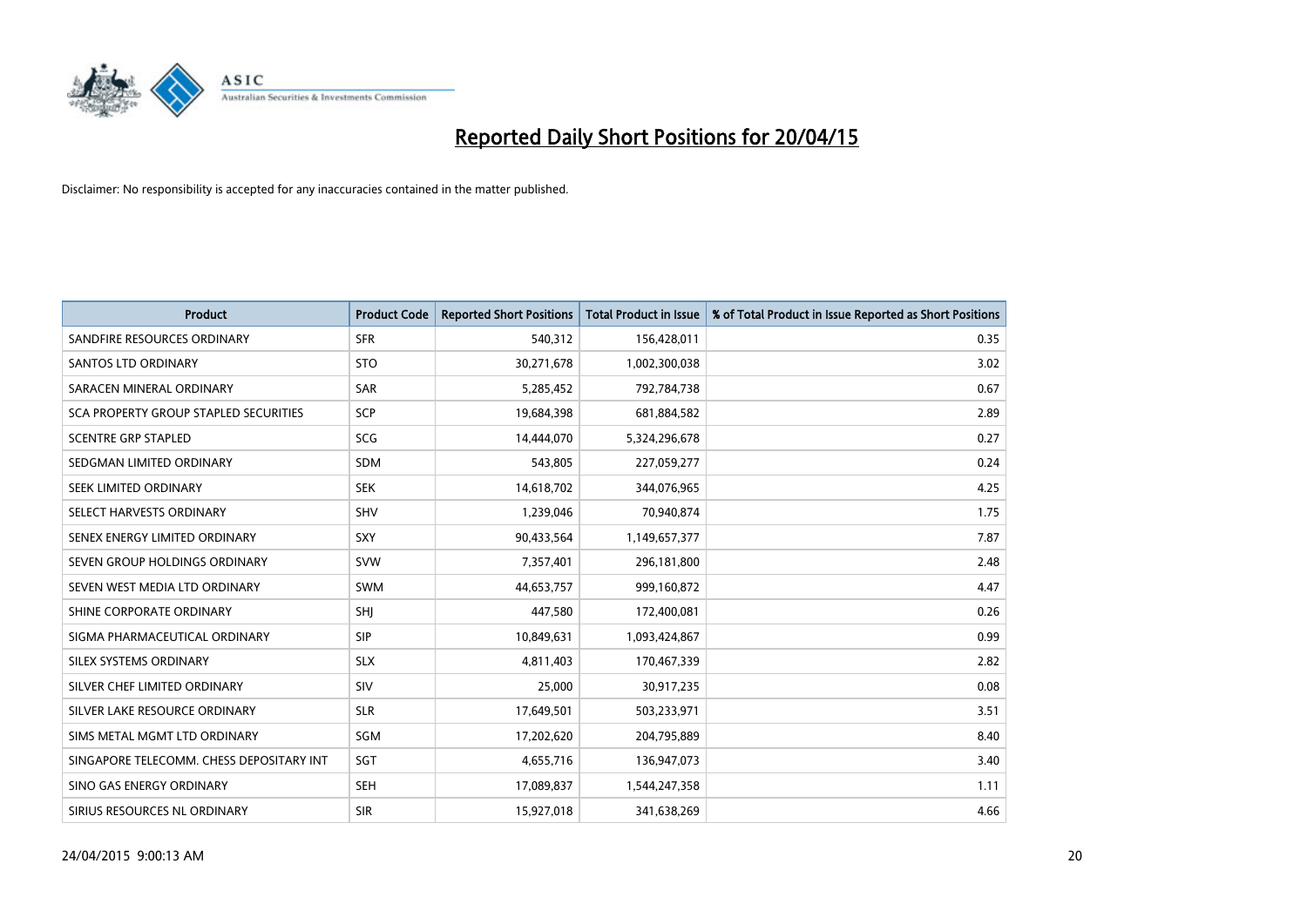

| <b>Product</b>                           | <b>Product Code</b> | <b>Reported Short Positions</b> | <b>Total Product in Issue</b> | % of Total Product in Issue Reported as Short Positions |
|------------------------------------------|---------------------|---------------------------------|-------------------------------|---------------------------------------------------------|
| SIRTEX MEDICAL ORDINARY                  | <b>SRX</b>          | 180,827                         | 56,530,231                    | 0.32                                                    |
| SKILLED GROUP LTD ORDINARY               | <b>SKE</b>          | 6,506,882                       | 235,898,291                   | 2.76                                                    |
| <b>SKY NETWORK ORDINARY</b>              | <b>SKT</b>          | 261,119                         | 389,139,785                   | 0.07                                                    |
| SKYCITY ENT GRP LTD ORDINARY             | <b>SKC</b>          | 8,073,257                       | 587,472,741                   | 1.37                                                    |
| <b>SLATER &amp; GORDON ORDINARY</b>      | SGH                 | 10,303,434                      | 303,984,435                   | 3.39                                                    |
| SMS MANAGEMENT, ORDINARY                 | <b>SMX</b>          | 1,092,188                       | 69,311,365                    | 1.58                                                    |
| SONIC HEALTHCARE ORDINARY                | <b>SHL</b>          | 3,222,230                       | 401,991,556                   | 0.80                                                    |
| SOUL PATTINSON (W.H) ORDINARY            | SOL                 | 56,513                          | 239,395,320                   | 0.02                                                    |
| SPARK INFRASTRUCTURE STAPLED US PROHIBT. | SKI                 | 45,244,108                      | 1,466,360,128                 | 3.09                                                    |
| SPARK NEW ZEALAND ORDINARY               | <b>SPK</b>          | 5,495,760                       | 1,840,076,734                 | 0.30                                                    |
| SPDR 200 FUND ETF UNITS                  | STW                 | 101,691                         | 48,705,598                    | 0.21                                                    |
| SPECIALTY FASHION ORDINARY               | <b>SFH</b>          | 31,994                          | 192,236,121                   | 0.02                                                    |
| SPOTLESS GRP HLD LTD ORDINARY            | <b>SPO</b>          | 43,690,776                      | 1,098,290,178                 | 3.98                                                    |
| ST BARBARA LIMITED ORDINARY              | <b>SBM</b>          | 7,729,112                       | 495,102,525                   | 1.56                                                    |
| STARPHARMA HOLDINGS ORDINARY             | <b>SPL</b>          | 7,185,324                       | 319,138,501                   | 2.25                                                    |
| STEADFAST GROUP LTD ORDINARY             | <b>SDF</b>          | 9,901,362                       | 741,449,461                   | 1.34                                                    |
| STHN CROSS MEDIA ORDINARY                | SXL                 | 24,768,237                      | 732,319,622                   | 3.38                                                    |
| STOCKLAND UNITS/ORD STAPLED              | SGP                 | 5,098,862                       | 2,361,717,862                 | 0.22                                                    |
| STRAITS RES LTD. ORDINARY                | SRQ                 | 20,212                          | 1,217,730,293                 | 0.00                                                    |
| STRIKE ENERGY LTD ORDINARY               | <b>STX</b>          | 100,000                         | 833,330,946                   | 0.01                                                    |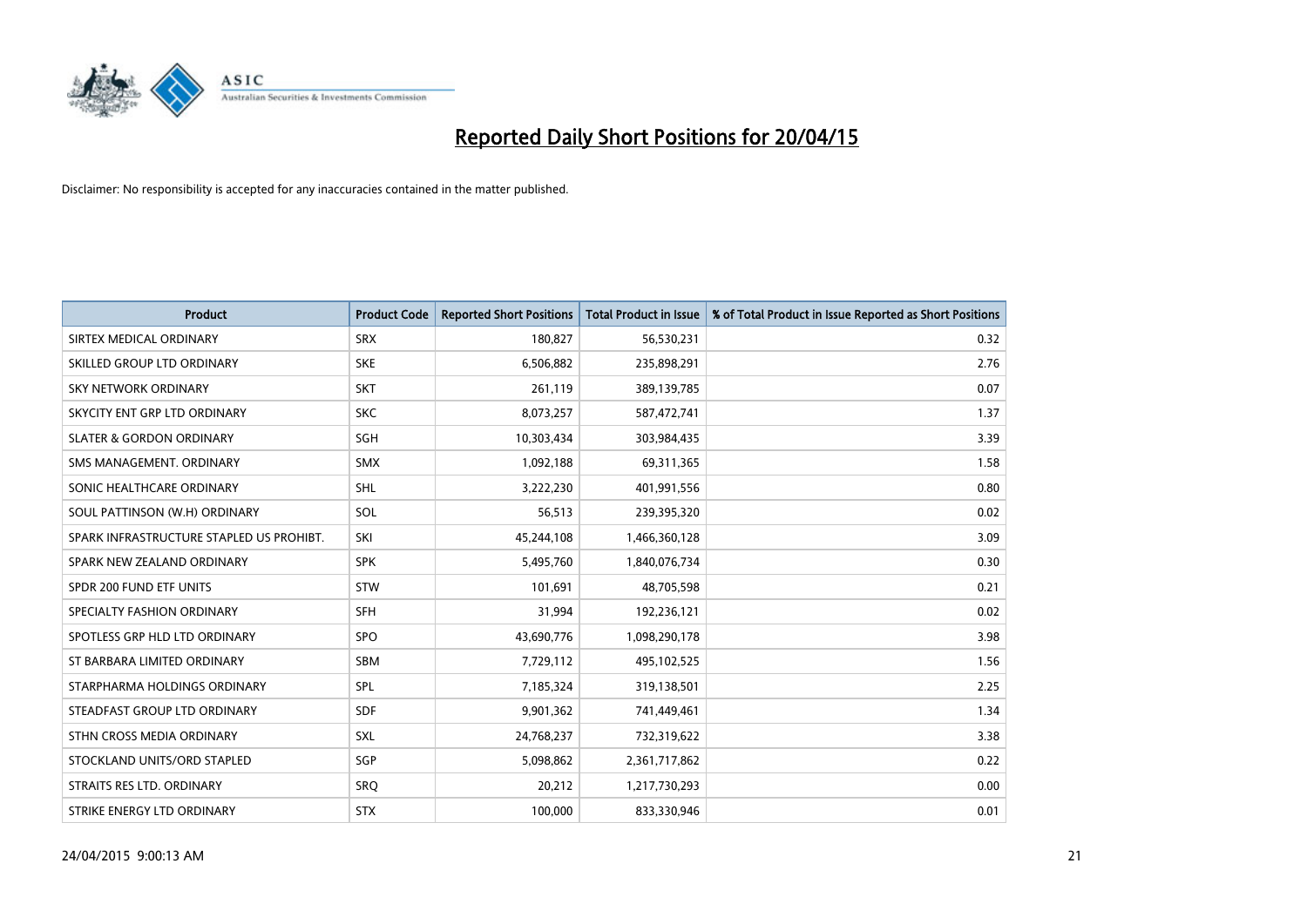

| <b>Product</b>                       | <b>Product Code</b> | <b>Reported Short Positions</b> | <b>Total Product in Issue</b> | % of Total Product in Issue Reported as Short Positions |
|--------------------------------------|---------------------|---------------------------------|-------------------------------|---------------------------------------------------------|
| <b>STW COMMUNICATIONS ORDINARY</b>   | SGN                 | 18,827,460                      | 409,699,000                   | 4.60                                                    |
| SUNCORP GROUP LTD ORDINARY           | <b>SUN</b>          | 6,866,786                       | 1,286,600,980                 | 0.53                                                    |
| SUNDANCE ENERGY ORDINARY             | <b>SEA</b>          | 4,575,878                       | 549,351,227                   | 0.83                                                    |
| SUNDANCE RESOURCES ORDINARY          | SDL                 | 65,098,822                      | 3,110,250,938                 | 2.09                                                    |
| SUNLAND GROUP LTD ORDINARY           | <b>SDG</b>          | 120,124                         | 181,710,087                   | 0.07                                                    |
| SUPER RET REP LTD ORDINARY           | <b>SUL</b>          | 16,274,166                      | 197,030,571                   | 8.26                                                    |
| SURFSTITCH GROUP LTD ORDINARY        | <b>SRF</b>          | 560,539                         | 214,104,859                   | 0.26                                                    |
| SWICK MINING ORDINARY                | <b>SWK</b>          | 65,000                          | 217,643,703                   | 0.03                                                    |
| SYD AIRPORT STAPLED US PROHIBIT.     | SYD                 | 18,601,413                      | 2,216,216,041                 | 0.84                                                    |
| SYRAH RESOURCES ORDINARY             | <b>SYR</b>          | 5,910,873                       | 165,223,076                   | 3.58                                                    |
| <b>TABCORP HOLDINGS LTD ORDINARY</b> | <b>TAH</b>          | 13,198,135                      | 829,399,821                   | 1.59                                                    |
| TALISMAN MINING ORDINARY             | <b>TLM</b>          | $\mathbf{1}$                    | 131,538,627                   | 0.00                                                    |
| TAP OIL LIMITED ORDINARY             | <b>TAP</b>          | 14,722                          | 243,288,334                   | 0.01                                                    |
| TASSAL GROUP LIMITED ORDINARY        | <b>TGR</b>          | 346,303                         | 146,897,115                   | 0.24                                                    |
| <b>TATTS GROUP LTD ORDINARY</b>      | <b>TTS</b>          | 12,671,832                      | 1,460,559,902                 | 0.87                                                    |
| <b>TECHNOLOGY ONE ORDINARY</b>       | <b>TNE</b>          | 1,547,438                       | 309,209,455                   | 0.50                                                    |
| TELSTRA CORPORATION, ORDINARY        | <b>TLS</b>          | 18,386,873                      | 12,225,655,836                | 0.15                                                    |
| TEN NETWORK HOLDINGS ORDINARY        | <b>TEN</b>          | 128,167,582                     | 2,630,984,596                 | 4.87                                                    |
| TERANGA GOLD CORP CDI 1:1            | <b>TGZ</b>          | 1,374                           | 65,500,354                    | 0.00                                                    |
| TFS CORPORATION LTD ORDINARY         | <b>TFC</b>          | 16,814,202                      | 326,983,445                   | 5.14                                                    |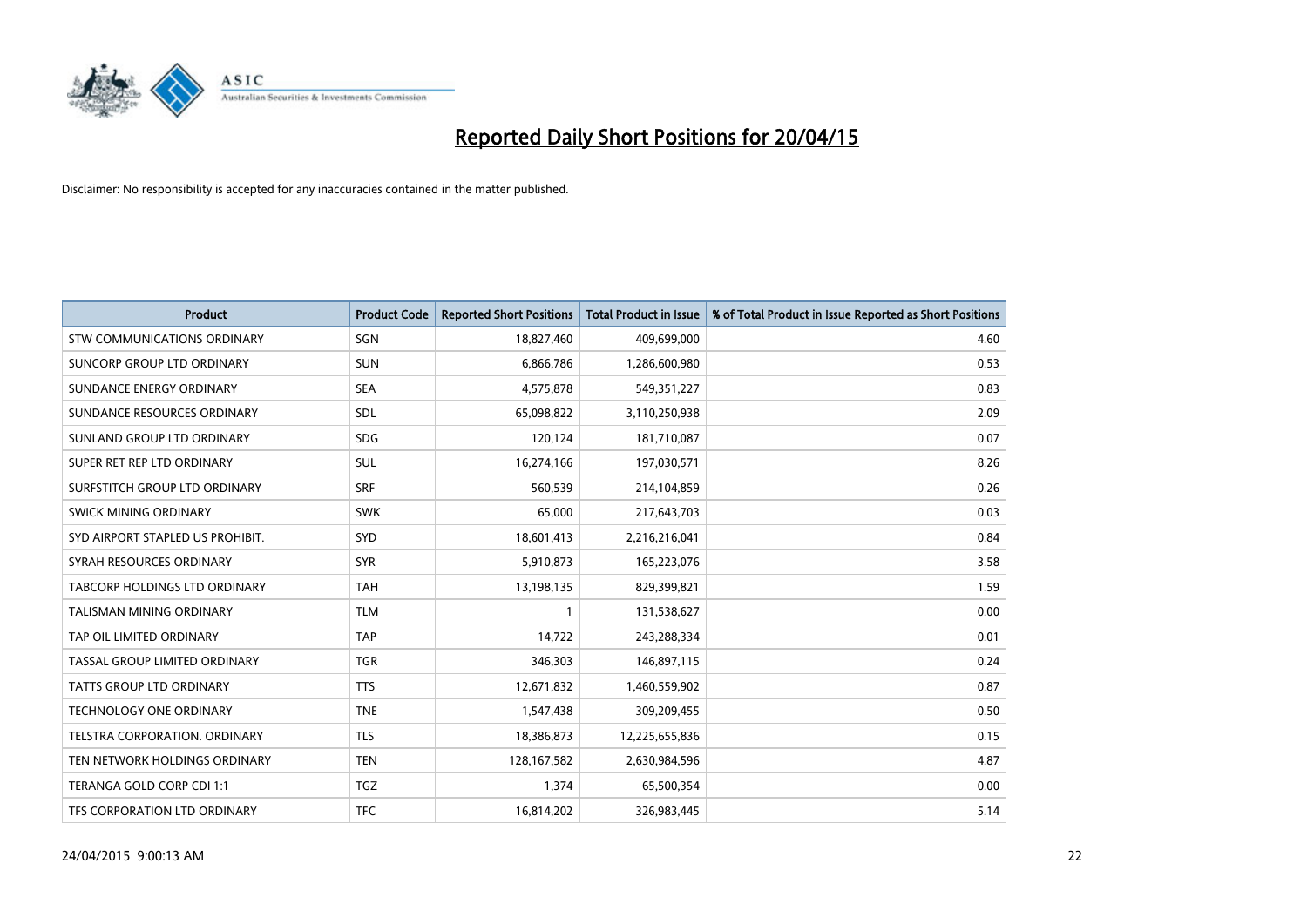

| <b>Product</b>                       | <b>Product Code</b> | <b>Reported Short Positions</b> | <b>Total Product in Issue</b> | % of Total Product in Issue Reported as Short Positions |
|--------------------------------------|---------------------|---------------------------------|-------------------------------|---------------------------------------------------------|
| THE REJECT SHOP ORDINARY             | <b>TRS</b>          | 1,453,444                       | 28,844,648                    | 5.04                                                    |
| THINK CHILDCARE EDU ORDINARY         | <b>TNK</b>          | 500,000                         | 39,600,000                    | 1.26                                                    |
| THORN GROUP LIMITED ORDINARY         | <b>TGA</b>          | 22,716                          | 151,337,839                   | 0.02                                                    |
| TIGER RESOURCES ORDINARY             | <b>TGS</b>          | 13,444,667                      | 1,143,541,406                 | 1.18                                                    |
| TOLL HOLDINGS LTD ORDINARY           | <b>TOL</b>          | 796,641                         | 717,437,878                   | 0.11                                                    |
| TORO ENERGY LIMITED ORDINARY         | <b>TOE</b>          | 1                               | 1,903,769,581                 | 0.00                                                    |
| <b>TOUCHCORP LTD ORDINARY</b>        | <b>TCH</b>          | 125,000                         | 115,963,568                   | 0.11                                                    |
| TOX FREE SOLUTIONS ORDINARY          | <b>TOX</b>          | 706,254                         | 133,949,884                   | 0.53                                                    |
| TPG TELECOM LIMITED ORDINARY         | <b>TPM</b>          | 14,521,420                      | 793,808,141                   | 1.83                                                    |
| <b>TRADE ME GROUP ORDINARY</b>       | <b>TME</b>          | 4,031,182                       | 396,878,797                   | 1.02                                                    |
| TRANSFIELD SERVICES ORDINARY         | <b>TSE</b>          | 7,871,329                       | 512,457,716                   | 1.54                                                    |
| TRANSPACIFIC INDUST, ORDINARY        | <b>TPI</b>          | 89,767,105                      | 1,579,914,690                 | 5.68                                                    |
| TRANSURBAN GROUP TRIPLE STAPLED SEC. | TCL                 | 11,747,685                      | 1,914,461,916                 | 0.61                                                    |
| <b>TREASURY GROUP ORDINARY</b>       | <b>TRG</b>          | 146,394                         | 27,604,144                    | 0.53                                                    |
| TREASURY WINE ESTATE ORDINARY        | <b>TWE</b>          | 14,999,913                      | 651,261,403                   | 2.30                                                    |
| TRITON MIN LTD ORDINARY              | <b>TON</b>          | 642,857                         | 333,028,336                   | 0.19                                                    |
| TROY RESOURCES LTD ORDINARY          | <b>TRY</b>          | 4,477,656                       | 195,265,161                   | 2.29                                                    |
| UGL LIMITED ORDINARY                 | <b>UGL</b>          | 18,517,000                      | 166,511,240                   | 11.12                                                   |
| UNILIFE CORPORATION CDI 6:1          | <b>UNS</b>          | 120,000                         | 263,223,282                   | 0.05                                                    |
| UXC LIMITED ORDINARY                 | <b>UXC</b>          | 361,632                         | 332,978,025                   | 0.11                                                    |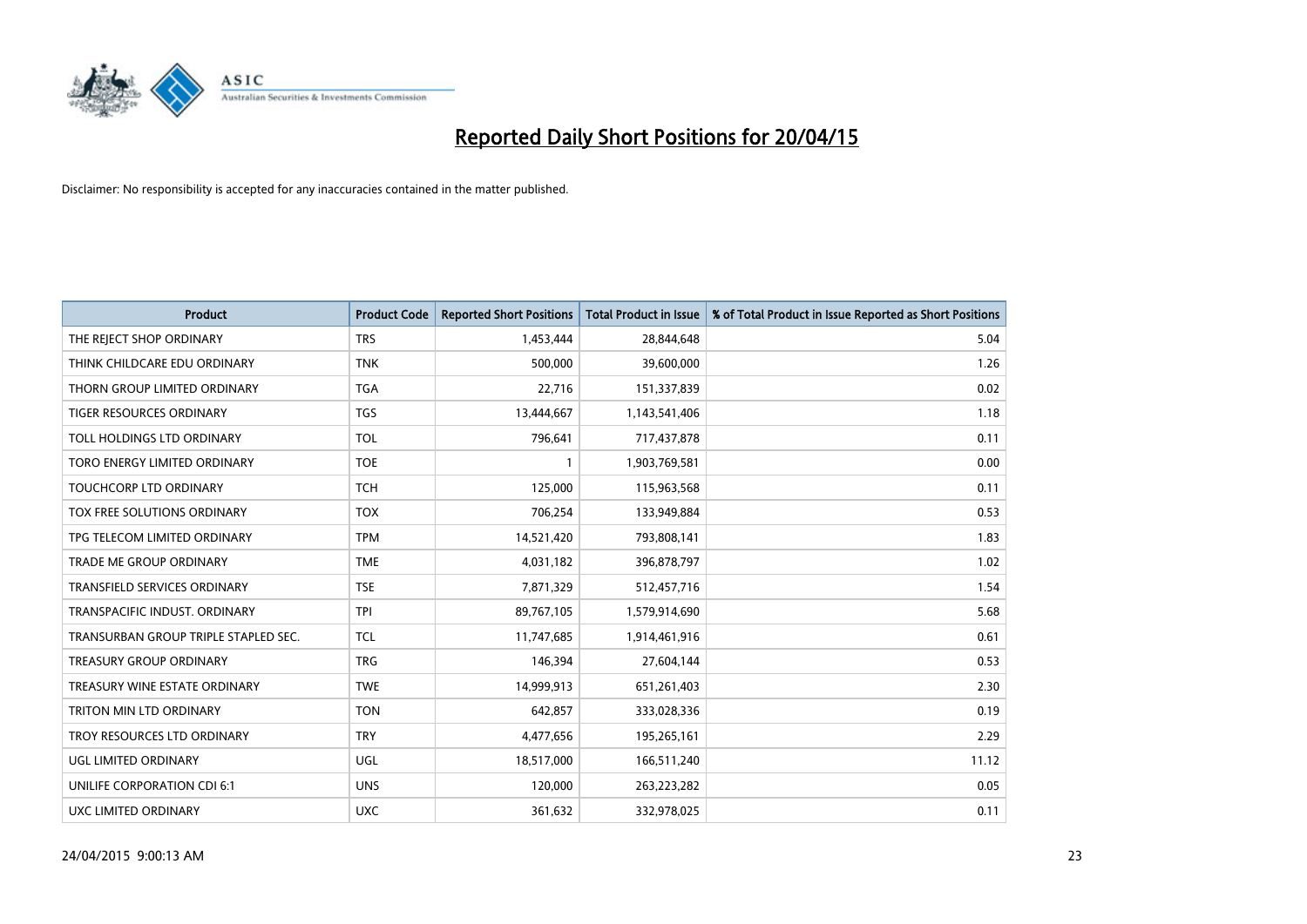

| <b>Product</b>                       | <b>Product Code</b> | <b>Reported Short Positions</b> | <b>Total Product in Issue</b> | % of Total Product in Issue Reported as Short Positions |
|--------------------------------------|---------------------|---------------------------------|-------------------------------|---------------------------------------------------------|
| <b>VEDA GROUP LTD ORDINARY</b>       | <b>VED</b>          | 10,609,213                      | 842,455,407                   | 1.26                                                    |
| <b>VENTURE MINERALS ORDINARY</b>     | <b>VMS</b>          | 30,000                          | 287,320,170                   | 0.01                                                    |
| VILLA WORLD LTD. ORDINARY            | <b>VLW</b>          | 73,525                          | 110,344,277                   | 0.07                                                    |
| <b>VILLAGE ROADSHOW LTD ORDINARY</b> | <b>VRL</b>          | 4,411,986                       | 159,522,488                   | 2.77                                                    |
| <b>VIRGIN AUS HLDG LTD ORDINARY</b>  | <b>VAH</b>          | 30,093,187                      | 3,524,912,131                 | 0.85                                                    |
| <b>VIRTUS HEALTH LTD ORDINARY</b>    | <b>VRT</b>          | 4,500,558                       | 79,935,938                    | 5.63                                                    |
| <b>VISION EYE INSTITUTE ORDINARY</b> | <b>VEI</b>          | 343,685                         | 179,546,437                   | 0.19                                                    |
| <b>VOCATION LTD ORDINARY</b>         | <b>VET</b>          | 1,133,389                       | 230,000,000                   | 0.49                                                    |
| <b>VOCUS COMMS LTD ORDINARY</b>      | VOC                 | 6,722,011                       | 105,441,949                   | 6.38                                                    |
| WARRNAMBOOL CHEESE ORDINARY          | <b>WCB</b>          | 19                              | 56,098,797                    | 0.00                                                    |
| <b>WATPAC LIMITED ORDINARY</b>       | <b>WTP</b>          | 4,250,835                       | 189,258,397                   | 2.25                                                    |
| WEBJET LIMITED ORDINARY              | <b>WEB</b>          | 551,747                         | 80,397,959                    | 0.69                                                    |
| WESFARMERS LIMITED ORDINARY          | <b>WES</b>          | 10,729,204                      | 1,123,752,517                 | 0.95                                                    |
| <b>WESTERN AREAS LTD ORDINARY</b>    | <b>WSA</b>          | 3,936,472                       | 232,580,131                   | 1.69                                                    |
| WESTERN DESERT RES. ORDINARY         | <b>WDR</b>          | 2,490,070                       | 620,049,919                   | 0.40                                                    |
| <b>WESTFIELD CORP STAPLED</b>        | WFD                 | 2,051,747                       | 2,078,089,686                 | 0.10                                                    |
| WESTFIELD GROUP ORD/UNIT STAPLED SEC | <b>WDC</b>          | 945,234                         | 2,078,089,686                 | 0.05                                                    |
| WESTPAC BANKING CORP ORDINARY        | <b>WBC</b>          | 35,173,185                      | 3,120,176,969                 | 1.13                                                    |
| WHITE ENERGY COMPANY ORDINARY        | <b>WEC</b>          | 5,214,641                       | 328,374,494                   | 1.59                                                    |
| WHITEHAVEN COAL ORDINARY             | <b>WHC</b>          | 75,397,802                      | 1,026,045,885                 | 7.35                                                    |